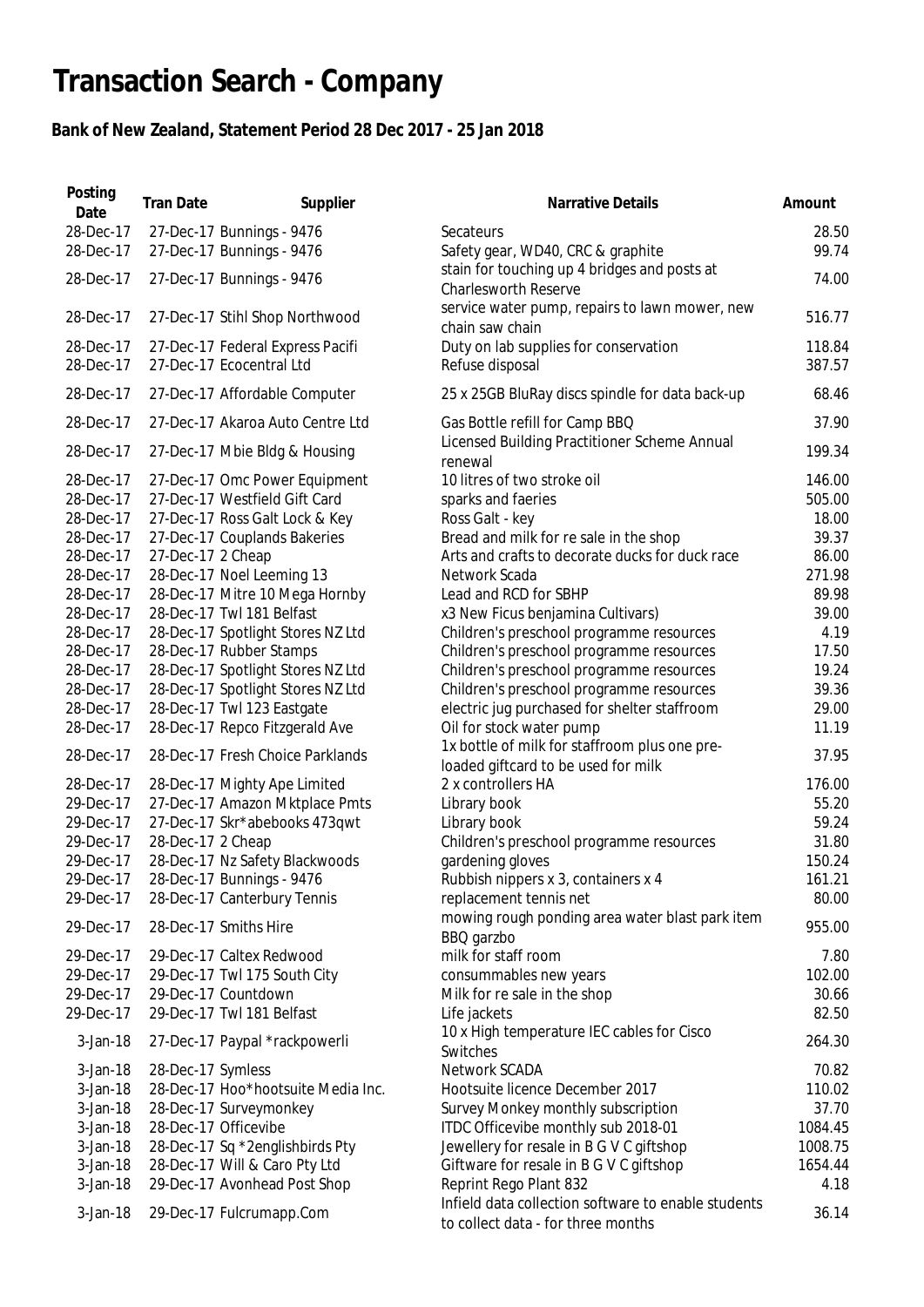| Posting<br>Date | <b>Tran Date</b>  | Supplier                         | Narrative Details                                                                      | Amount |
|-----------------|-------------------|----------------------------------|----------------------------------------------------------------------------------------|--------|
| $3-Jan-18$      |                   | 29-Dec-17 George Henry & Co Ltd  | Micro dremel tool, punch kit, router bit                                               | 322.36 |
| $3-Jan-18$      |                   | 29-Dec-17 Safari Bks Online-Flow | ITII Safari Books Online monthly sub 2018-01                                           | 56.37  |
| $3-Jan-18$      |                   | 29-Dec-17 Paknsave Moorhouse     | consummables new years                                                                 | 79.15  |
| $3-Jan-18$      |                   | 29-Dec-17 Bunnings - 9476        | consummables new years                                                                 | 525.68 |
| $3-Jan-18$      |                   | 29-Dec-17 Couplands Bakeries     | Bread and milk for re sale in the shop                                                 | 50.80  |
|                 |                   |                                  |                                                                                        |        |
| $3-Jan-18$      |                   | 30-Dec-17 Sq *bildam             | Goods for resale                                                                       | 993.98 |
| $3-Jan-18$      |                   | 30-Dec-17 Repco Northwood 52     | Vehicle Maintenance                                                                    | 15.98  |
| 3-Jan-18        |                   | 30-Dec-17 Runscope.Com           | ITII Runscope monthly sub 2018-01                                                      | 114.18 |
| 3-Jan-18        |                   | 30-Dec-17 Repco Kaiapoi 115      | tie downs and measuring jug                                                            | 45.99  |
| 3-Jan-18        |                   | 30-Dec-17 Pizza Hut - 762        | consummables nye                                                                       | 125.40 |
| 3-Jan-18        |                   | 30-Dec-17 Couplands Bakeries     | Bread and milk for re sale in the shop                                                 | 61.70  |
| $3-Jan-18$      |                   | 31-Dec-17 Facebk *6a56kd6a32     | 5001-4342 SM Boosted/Paid Advertising                                                  | 10.09  |
| $3-Jan-18$      |                   | 31-Dec-17 Facebk *5a56kd6a32     | 5001-4342 SM Boosted/Paid Advertising                                                  | 159.88 |
| $3-Jan-18$      |                   | 31-Dec-17 Facebk *c77fjee3y2     | promotion of delaney davidson gig at art gallery                                       | 86.72  |
| $3-Jan-18$      |                   | 31-Dec-17 Facebk *572uwdjr72     | Marketing for Public Talk                                                              | 24.00  |
| $3-Jan-18$      |                   | 31-Dec-17 Ecocentral Ltd         | Refuse disposal                                                                        | 98.12  |
| $3-Jan-18$      |                   | 31-Dec-17 Ecocentral Ltd         | Refuse Disposal                                                                        | 328.70 |
| $3-Jan-18$      |                   | 31-Dec-17 Facebk *jwl74eslt2     | SummerTimes Instagram posts                                                            | 39.99  |
| $3-Jan-18$      |                   | 31-Dec-17 Facebk *k7amzdst62     | Lancaster Park, Sign Survey, Rec & Sport, New                                          | 182.84 |
|                 |                   |                                  | Years Eve, Cycle survey, Water Conservation                                            |        |
| $3-Jan-18$      |                   | 31-Dec-17 Facebk *twcelf2dr2     | SummerTimes Facebook posts<br>Sport & Rec, 132 Days of ChCh, Lancaster Park            | 405.17 |
| 3-Jan-18        |                   | 31-Dec-17 Facebk *h7amzdst62     | photos, Signs survey, Mural, Newsline, Cycle<br>survey                                 | 778.45 |
| $3-Jan-18$      |                   | 31-Dec-17 Ecocentral Ltd         | dump fees                                                                              | 14.72  |
| $3-Jan-18$      |                   | 31-Dec-17 Facebk *d6jtveesp2     | Facebook Social Media for Traveller Information                                        | 397.61 |
| $3-Jan-18$      |                   | 31-Dec-17 Facebk *qjptteezs2     | Web team - instagram - LIU campaigns                                                   | 5.25   |
| $3-Jan-18$      |                   | 31-Dec-17 Facebk *pjptteezs2     | Web team - Facebook advertising - LIU campaigns                                        | 271.46 |
| 3-Jan-18        |                   | 1-Jan-18 Fulcrumapp.Com          | Supply of data capture tool CWW assets<br>Data Collection Software Monthly Account for | 289.06 |
| 3-Jan-18        |                   | 1-Jan-18 Fulcrumapp.Com          | <b>District Planning</b>                                                               | 36.14  |
| 3-Jan-18        |                   | 1-Jan-18 Bp Connect Marshlands   | Milk for BLFP                                                                          | 7.98   |
| 3-Jan-18        |                   | 1-Jan-18 Twl 181 Belfast         | Dvds for movies nights in the lodge                                                    | 45.00  |
| $3-Jan-18$      |                   | 1-Jan-18 Countdown               | Bread and milk for re sale in the shop                                                 | 97.30  |
| $3-Jan-18$      |                   | 2-Jan-18 Ecocentral Ltd          | Refuse disposal                                                                        | 196.24 |
| $3$ -Jan-18     |                   | 2-Jan-18 Central Innovation      | ITCC ArchiCAD monthly sub 2018-01                                                      | 339.25 |
| $3$ -Jan-18     |                   | 2-Jan-18 Bunnings - 9482         | Tresil tables, timber                                                                  | 146.20 |
| $3-Jan-18$      |                   | 2-Jan-18 Couplands Bakeries      | Bread and milk for re sale in the shop                                                 | 56.78  |
| $3-Jan-18$      |                   | 3-Jan-18 Pak N Save Northlands   | Grocery items for re sale in the shop                                                  | 158.53 |
| 3-Jan-18        |                   | 3-Jan-18 Twl 181 Belfast         | New T.V for Tourist Flats, arts and crafts for kids<br>activities                      | 379.88 |
| 4-Jan-18        | 30-Dec-17 Goformz |                                  | ITCC GoFormz Health Licensing monthly sub 2018-<br>01                                  | 92.24  |
|                 |                   | 2-Jan-18 Nhbs Ltd                |                                                                                        |        |
| 4-Jan-18        |                   |                                  | Bird ID book for park ranger reference library                                         | 74.66  |
| 4-Jan-18        |                   | 2-Jan-18 Yogaglo.Com             | Yogaglo training tool for tutors.                                                      | 26.35  |
| 4-Jan-18        |                   | 2-Jan-18 Google*svcsapps Antarc  | Google account for Antarctic Office email                                              | 62.79  |
|                 |                   |                                  | addresses - monthly charge                                                             |        |
| 4-Jan-18        |                   | 2-Jan-18 Amazon Mktplace Pmts    | Library book                                                                           | 80.69  |
| 4-Jan-18        |                   | 3-Jan-18 Ecocentral Ltd          | Refuse Disposal                                                                        | 441.54 |
| 4-Jan-18        |                   | 3-Jan-18 Bunnings - 9476         | Replacement of Pool scoop and pool vacuum head                                         | 117.97 |
| 4-Jan-18        |                   | 3-Jan-18 Createsend.Com Ema      | Christchurch ready for heavy rain and high tide                                        | 27.69  |
| 4-Jan-18        |                   | 3-Jan-18 Paknsave Moorhouse      | Milk for staffroom after Christmas when delivery<br>missed                             | 6.18   |
| 4-Jan-18        |                   | 3-Jan-18 Nz Safety Blackwoods    | Dust maskes, leather gloves, saftey sun glasses<br>and silicon spray                   | 246.35 |
| 4-Jan-18        |                   | 3-Jan-18 Mr Boats                | Boat fuel line and fittings                                                            | 79.90  |
|                 |                   |                                  |                                                                                        |        |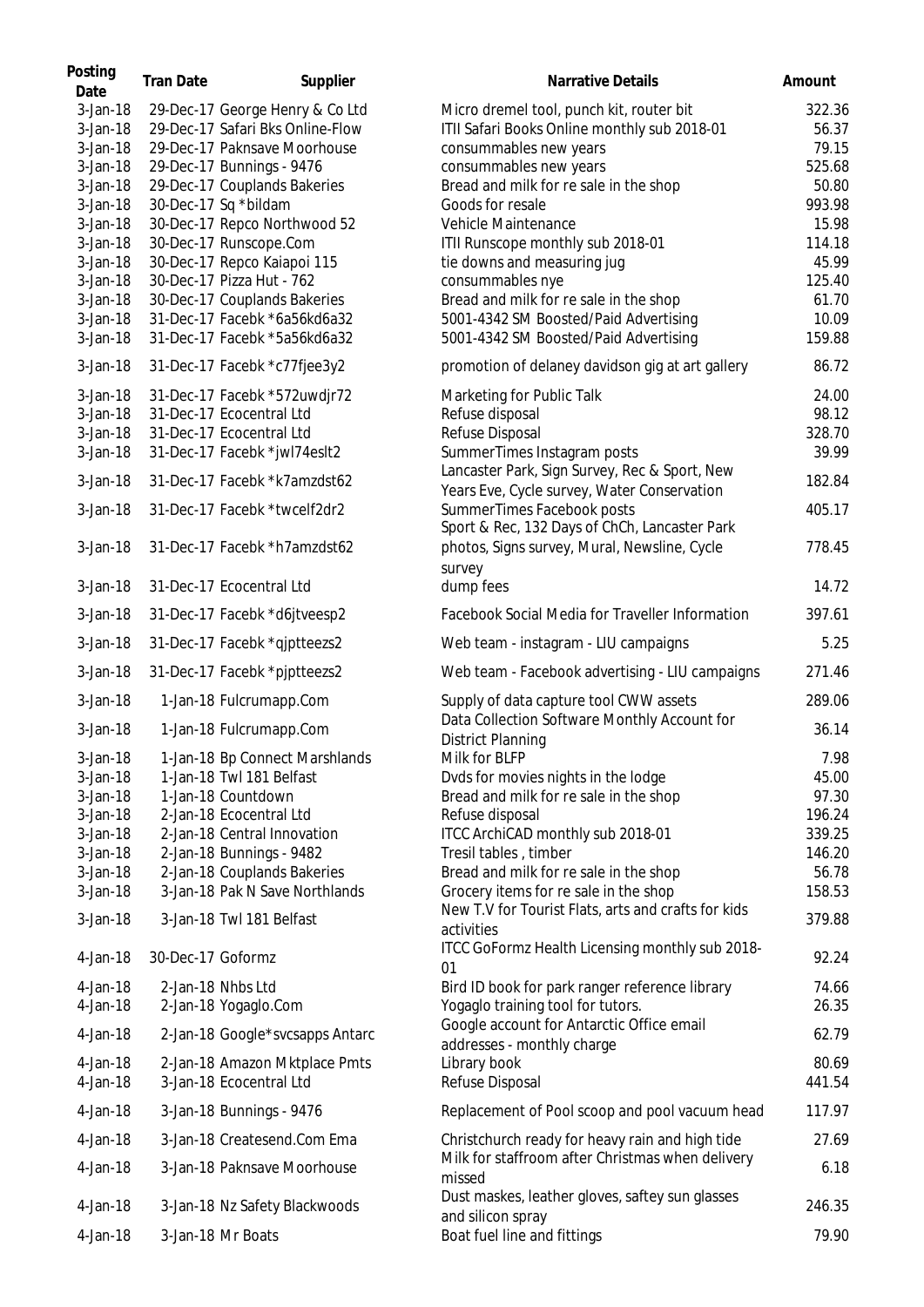| Posting<br>Date      | <b>Tran Date</b> | Supplier                                                      | <b>Narrative Details</b>                                                 | Amount         |
|----------------------|------------------|---------------------------------------------------------------|--------------------------------------------------------------------------|----------------|
| 4-Jan-18             |                  | 3-Jan-18 Smiths Hire                                          | turf cutter hire to replar cricket oval for under 19s                    | 350.00         |
| 4-Jan-18             |                  | 3-Jan-18 Plumbing World #81                                   | fitting for water trough                                                 | 40.84          |
| 4-Jan-18             |                  | 3-Jan-18 Couplands Bakeries                                   | Bread and milk for re sale in the shop                                   | 48.67          |
| 4-Jan-18             |                  | 3-Jan-18 Super Cheap Auto                                     | Tool box for RSU Trailer at QEII Park.                                   | 129.77         |
| 4-Jan-18             |                  | 4-Jan-18 Fresh Choice Parklands                               | Eggs for Travis predator traps                                           | 50.25          |
| 4-Jan-18             |                  | 4-Jan-18 Ferrymead Mitre 10 Mega                              | Midge Control                                                            | 13.02          |
| 4-Jan-18             |                  | 4-Jan-18 Ferrymead Mitre 10 Mega                              | lawn edger x 2                                                           | 55.96          |
| 4-Jan-18             |                  | 4-Jan-18 Wsl South City                                       | Apprentice training requirements                                         | 122.91         |
| 4-Jan-18             |                  | 4-Jan-18 Spotlight Stores NZ Ltd                              | Fabric for no sew cushions events                                        | 32.40          |
| 5-Jan-18             |                  | 2-Jan-18 Paypal *conservatio                                  | Tiger cloths                                                             | 125.40         |
| 5-Jan-18             |                  | 3-Jan-18 Amazon Web Services                                  | CBD 3D development hosting services fee                                  | 0.32           |
| 5-Jan-18             |                  | 3-Jan-18 Sq *2englishbirds Pty                                | Jewellery for resale in B G V C giftshop                                 | 987.20         |
| 5-Jan-18             |                  | 4-Jan-18 Spotify P048955cb4                                   | gallery spotify account monthly fee                                      | 14.99          |
| 5-Jan-18             |                  | 4-Jan-18 Stihl Shop Northwood                                 | oil for pumps, chain saw chain                                           | 67.86          |
| 5-Jan-18             |                  | 4-Jan-18 New Zealand Institute Of                             | Annual individual subs for NZIA                                          | 481.69         |
| 5-Jan-18             |                  | 4-Jan-18 Bunnings - 9482                                      | Shelving for Southern Centre                                             | 743.61         |
| $5$ -Jan $-18$       |                  | 4-Jan-18 Bunnings - 9476                                      | lawn edger x 1                                                           | 44.50          |
| 5-Jan-18             |                  | 4-Jan-18 Kmart - Shirley                                      | Stuffing for no sew cushions event                                       | 25.00          |
| 5-Jan-18             |                  | 4-Jan-18 Smiths Hire                                          | water blast gazebos                                                      | 65.00          |
| 5-Jan-18             |                  | 4-Jan-18 Bunnings - 9476                                      | Tools and equipment for Hagley Oval                                      | 241.61         |
| 5-Jan-18             |                  | 5-Jan-18 Edgeware Supervalue                                  | Milk for the staffroom through Xmas and New<br>Years                     | 7.58           |
| 5-Jan-18             |                  | 5-Jan-18 Mitre 10 Mega Papanui                                | flow restrictors for Okains Bay showers                                  | 37.80          |
| 5-Jan-18             |                  | 5-Jan-18 Jaycar Pty Ltd                                       | Card reader all-in-1 for 3WW use                                         | 24.90          |
| $5$ -Jan $-18$       |                  | 5-Jan-18 Countdown                                            |                                                                          | 31.05          |
| 5-Jan-18             |                  | 5-Jan-18 Placemakers Riccarton                                | kitchen supplies                                                         | 35.91          |
| 5-Jan-18             |                  | 5-Jan-18 New World Northwood                                  | Light weight rain wear                                                   | 31.88          |
| 8-Jan-18             |                  | 4-Jan-18 Asla Member Services                                 | Bread and milk for re sale in the shop                                   | 143.14         |
| 8-Jan-18             |                  |                                                               | American landscape magazine subscription                                 |                |
|                      |                  | 4-Jan-18 Eb Full Biophilic Lea                                | conference fees                                                          | 918.87         |
| 8-Jan-18             |                  | 4-Jan-18 Formassembly.Com                                     | ITDC FormAssembly monthly sub 2018-01                                    | 377.38         |
| 8-Jan-18<br>8-Jan-18 |                  | 5-Jan-18 Bunnings - 9476                                      | KFLEX piping insulation for the trolley handles<br><b>GMC Tools - WO</b> | 17.60<br>17.86 |
| 8-Jan-18             |                  | 5-Jan-18 George Henry & Co Ltd<br>5-Jan-18 Flickr Pro 2 Years | 2 year subscription to Flickr Pro Christchurch City                      | 64.34          |
|                      |                  |                                                               | Libraries                                                                |                |
| 8-Jan-18             |                  | 5-Jan-18 Fulcrumapp.Com                                       | Fulcrumapp                                                               | 250.48         |
| 8-Jan-18             |                  | 5-Jan-18 New Zealand Institute Of                             | Annual individual subs for NZIA                                          | 481.69         |
| 8-Jan-18             |                  | 5-Jan-18 Createsend.Com Ema                                   | Update on heavy rain - 5 January 2018                                    | 27.33          |
| 8-Jan-18             |                  | 5-Jan-18 Bunnings - 9482                                      | Shelving for Southern Centre                                             | 33.20          |
| 8-Jan-18             |                  | 5-Jan-18 Spotlight Nzd                                        | Midge Control                                                            | 28.99          |
| 8-Jan-18             |                  | 5-Jan-18 Nz Safety Blackwoods                                 | new work socks                                                           | 36.35          |
| 8-Jan-18             |                  | 5-Jan-18 Cyclone Cycles & Mowers L                            | new muffler cover and cover screws                                       | 74.00          |
| 8-Jan-18             |                  | 5-Jan-18 Cyclone Cycles & Mowers L                            | Maintenance and service on stihl brushcutter                             | 142.10         |
| 8-Jan-18             |                  | 5-Jan-18 Bunnings - 9476                                      | irrigation                                                               | 72.46          |
| 8-Jan-18             |                  | 5-Jan-18 Nz Safety Blackwoods                                 | safety boots & Gumboots                                                  | 443.33         |
| 8-Jan-18             |                  | 5-Jan-18 Nz Safety Blackwoods                                 | Footwear                                                                 | 151.70         |
| 8-Jan-18             |                  | 5-Jan-18 Countdown                                            | Grocery items for re sale in the shop                                    | 28.86          |
| 8-Jan-18             |                  | 5-Jan-18 Twl 181 Belfast                                      | Arts and crafts and DVD for movie night                                  | 94.00          |
| 8-Jan-18             |                  | 6-Jan-18 Ecocentral Ltd                                       | Refuse Disposal                                                          | 318.89         |
| 8-Jan-18             |                  | 6-Jan-18 Countdown Chch Airport                               | Oven cleaner and shake n vac for carpet                                  | 21.98          |
| 8-Jan-18             |                  | 7-Jan-18 Smiths City 3207                                     | Cleaning products for leather staff couches                              | 69.99          |
| 8-Jan-18             |                  | 7-Jan-18 Ecocentral Ltd                                       | dump fees                                                                | 19.62          |
| 8-Jan-18             |                  | 8-Jan-18 Fairfax Media (Ps)                                   | December account                                                         | 28.11          |
| 8-Jan-18             |                  | 8-Jan-18 Fairfax Media (Ps)                                   | Press account for December and January                                   | 69.44          |
| 8-Jan-18             |                  | 8-Jan-18 Twl 175 South City                                   | <b>Bubbles for storytimes</b>                                            | 9.00           |
| 8-Jan-18             |                  | 8-Jan-18 Armstrong Locksmiths                                 | 5x St Martins Keys For stock                                             | 90.00          |
| 8-Jan-18             |                  | 8-Jan-18 Fresh Choice Parklands                               | CUNCHY PB for travis predator monitoring                                 | 10.30          |
| 8-Jan-18             |                  | 8-Jan-18 Paper Plus Eastgate                                  | book for reading programme                                               | 12.99          |
| 8-Jan-18             |                  | 8-Jan-18 Twl 123 Eastgate                                     | locks fore reading programme boxes                                       | 30.00          |
| 8-Jan-18             |                  | 8-Jan-18 Placemakers Riccarton                                | plywood for bell panther crate                                           | 305.14         |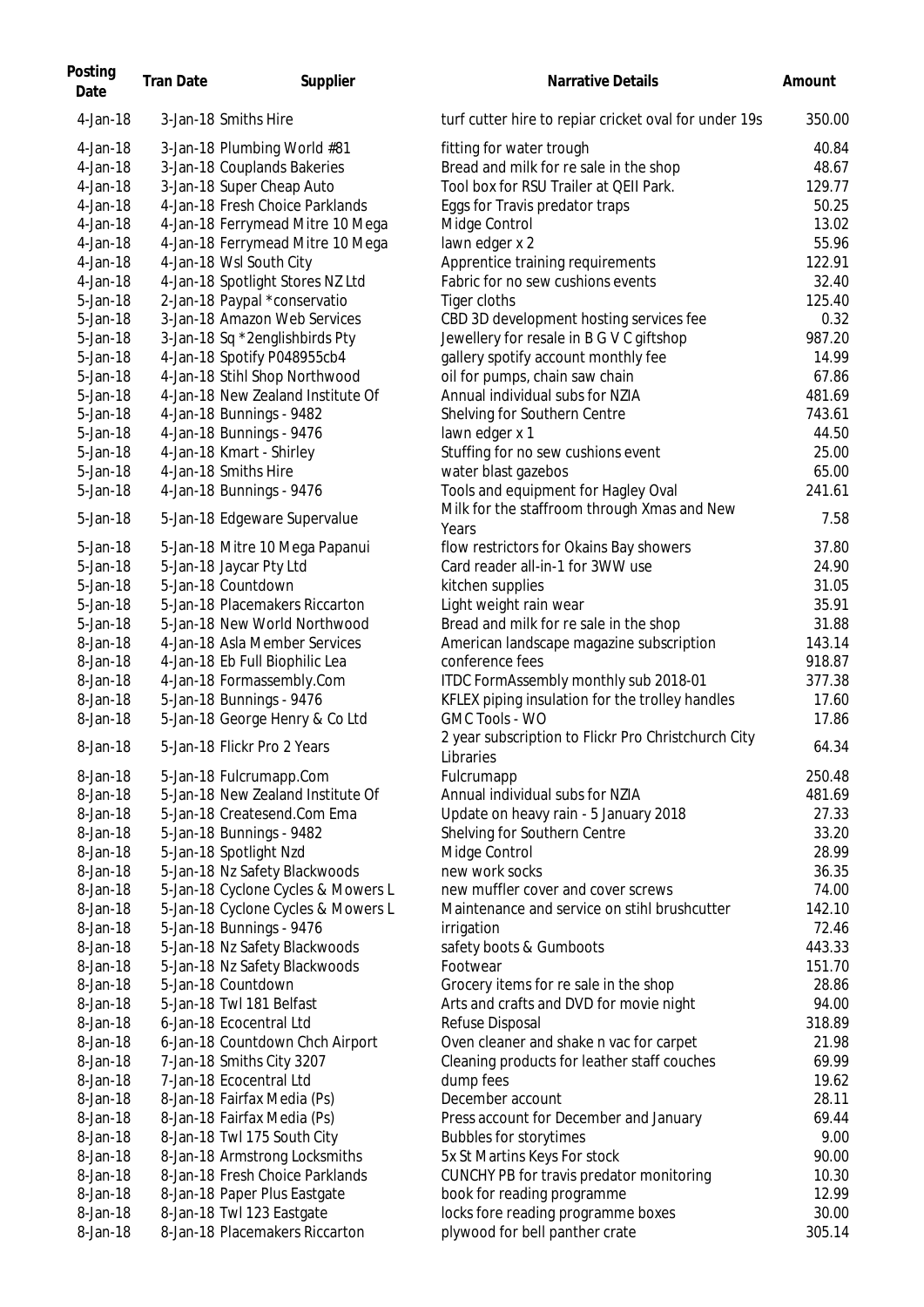| Posting<br>Date | <b>Tran Date</b> | Supplier                                    | Narrative Details                                                                                | Amount    |
|-----------------|------------------|---------------------------------------------|--------------------------------------------------------------------------------------------------|-----------|
| 8-Jan-18        |                  | 8-Jan-18 Pak N Save Hornby                  | Milk for staffroom at Hornby<br>Reimbursement Direct to Card 08/01/18 -                          | 4.49      |
| 8-Jan-18        | 8-Jan-18         | Payment - Personal - Payment -<br>Thank You | Personal Use in Error                                                                            | $-28.00$  |
| 8-Jan-18        |                  | 8-Jan-18 Texture Plants Lt                  | Plants native section                                                                            | 129.49    |
| 9-Jan-18        |                  | 7-Jan-18 Trumba Corporation                 | Trumba monthly licence                                                                           | 143.06    |
| 9-Jan-18        |                  | 7-Jan-18 Gus*spot Messenger                 | Spot tracker monthly subscription fee                                                            | 27.17     |
| 9-Jan-18        |                  | 8-Jan-18 Ilam Medical Centre                | Medical Fee - Innoculations                                                                      | 41.00     |
| 9-Jan-18        |                  | 8-Jan-18 Nz Safety Blackwoods               | <b>PPE New Start</b>                                                                             | 638.42    |
| 9-Jan-18        |                  | 8-Jan-18 Canterbury Employers               | Canterbury Employers Chamber of Commerce -<br>Reserve Bank Governor Luncheon                     | 126.50    |
| 9-Jan-18        |                  | 8-Jan-18 Bunnings - 9482                    | Plumbing supplies                                                                                | 5.82      |
| $9$ -Jan-18     |                  | 8-Jan-18 Bunnings - 9482                    | <b>Plumbing Supplies</b>                                                                         | 65.28     |
| 9-Jan-18        |                  | 8-Jan-18 Radio Spectrum                     | Radio licence renewal                                                                            | 450.00    |
| $9$ -Jan-18     |                  | 8-Jan-18 Ilam Florist                       | Board flowers for funeral community person                                                       | 65.00     |
| $9$ -Jan-18     |                  | 8-Jan-18 Officemax                          | rubber band ball                                                                                 | 13.00     |
| $9$ -Jan-18     |                  | 8-Jan-18 M J Shardlow & Colid               | double sided tape                                                                                | 181.67    |
| 9-Jan-18        |                  | 8-Jan-18 Cenvp.Org                          | Annual Renewal 2018 Gen (Cert0669)                                                               | 415.15    |
| 9-Jan-18        |                  | 8-Jan-18 Bunnings - 9476                    | Measuring Wheel @ \$147.00Safety Glasses (x2) @                                                  | 181.96    |
|                 |                  |                                             | \$34.96                                                                                          |           |
| 9-Jan-18        |                  | 8-Jan-18 Nz Safety Blackwoods               | <b>PPE</b>                                                                                       | 138.01    |
| 9-Jan-18        |                  | 8-Jan-18 New World St Martins               | morning tea supplies for srs working bees                                                        | 32.78     |
| 9-Jan-18        |                  | 8-Jan-18 Bunnings - 9476                    | locks for Pioneer gates & doors + anti slip tape<br>during project works                         | 217.34    |
| 9-Jan-18        |                  | 8-Jan-18 Super Cheap Auto                   | new battery due to failure for ELS994. Battery was<br>flat several times last year and wont last | 299.00    |
| $9$ -Jan-18     |                  | 8-Jan-18 Evolution Cycles Limited           | Parts for maintaining Cycle safe bikes                                                           | 166.90    |
| 9-Jan-18        |                  | 8-Jan-18 Oneill Rentals                     | Rental truck for yellow moon display furniture<br>deliveries                                     | 227.38    |
| $9$ -Jan-18     |                  | 9-Jan-18 Cranfield Glass                    | <b>Glass Replacement</b>                                                                         | 780.85    |
| 9-Jan-18        |                  | 9-Jan-18 Ferrymead Mitre 10 Mega            | Midge Project                                                                                    | 77.30     |
|                 |                  |                                             | timber for crate forBell Panther crate for reg                                                   |           |
| 9-Jan-18        |                  | 9-Jan-18 Hampton & Co Ltd                   | storage                                                                                          | 71.07     |
| 9-Jan-18        |                  | 9-Jan-18 Dowdell And Associates             | Drinking water testing for Asbestos                                                              | 1840.00   |
| 9-Jan-18        |                  | 9-Jan-18 Caltex Redwood                     | Milk for Redwood Staffroom                                                                       | 9.89      |
| 9-Jan-18        |                  | 9-Jan-18 Paper Plus Barrington              | RH 2018 diary                                                                                    | 34.99     |
| 9-Jan-18        | 9-Jan-18 Solgm   |                                             | Conference attendance                                                                            | 678.50    |
| 9-Jan-18        |                  | 9-Jan-18 Countdown                          | Grocerys for re sale in the shop                                                                 | 52.03     |
| 9-Jan-18        |                  | 9-Jan-18 Twl 181 Belfast                    | Toasters, frypans for tourist flats                                                              | 221.00    |
| 9-Jan-18        |                  | 9-Jan-18 Parsley And Sage                   | Parsley & Sage - Catering for Spreydon-Cashmere<br>Community Board meeting 8 December 2017.      | 135.13    |
| 10-Jan-18       |                  | 8-Jan-18 Cips Australia Pty                 | M Ryan 2018 CIPS membership                                                                      | 427.38    |
| 10-Jan-18       |                  | 9-Jan-18 Super Cheap Auto                   | Refund for solar charger for trailer as once<br>opened it said it wasn't waterproof              | 47.70     |
| 10-Jan-18       |                  | 9-Jan-18 Super Cheap Auto                   | Jumper leads and solar panel for trailer charging                                                | 95.27     |
| 10-Jan-18       |                  | 9-Jan-18 Wp Con Fee Nzcustoms               | customs on goods for resale                                                                      | 2.29      |
| 10-Jan-18       |                  | 9-Jan-18 New Zealand Customs                | Freight and customs for goods for resale                                                         | 120.34    |
| 10-Jan-18       |                  | 9-Jan-18 Inxpress Australia                 | Freight and customs for goods for resale                                                         | 493.71    |
| 10-Jan-18       |                  | 9-Jan-18 Bunnings - 9476                    | boxing & cement for seat base                                                                    | 51.92     |
| 10-Jan-18       |                  | 9-Jan-18 John Brooks Ltd Moto               | In House Maintenance Poly Pumps                                                                  | 99.30     |
| 10-Jan-18       |                  | 9-Jan-18 Canterbury Employers               | Credit Voucher Canterbury Employers                                                              | $-126.50$ |
| 10-Jan-18       |                  | 9-Jan-18 Nz Safety Blackwoods               | Compliant lace up boots and hat                                                                  | 172.74    |
| 10-Jan-18       |                  | 9-Jan-18 Divine Cakes & Desser              |                                                                                                  | 126.70    |
|                 |                  |                                             | Catering for farewell                                                                            |           |
| 10-Jan-18       |                  | 9-Jan-18 Createsend.Com Ema                 | Friends of Art Gallery email                                                                     | 17.47     |
| 10-Jan-18       |                  | 9-Jan-18 Paknsave Moorhouse                 | Gift card prizes                                                                                 | 100.00    |
| 10-Jan-18       |                  | 9-Jan-18 Rcs Industrial                     | extra vacuum for the Te Hapua Centre                                                             | 457.95    |
| 10-Jan-18       |                  | 9-Jan-18 Speed Power & Stabil               | Sled and harness                                                                                 | 254.38    |
| 10-Jan-18       |                  | 9-Jan-18 Papertree                          | Thank-you cards for the team and visitors                                                        | 21.98     |
| 10-Jan-18       |                  | 9-Jan-18 Bunnings - 9476                    | Hinges and screws                                                                                | 48.93     |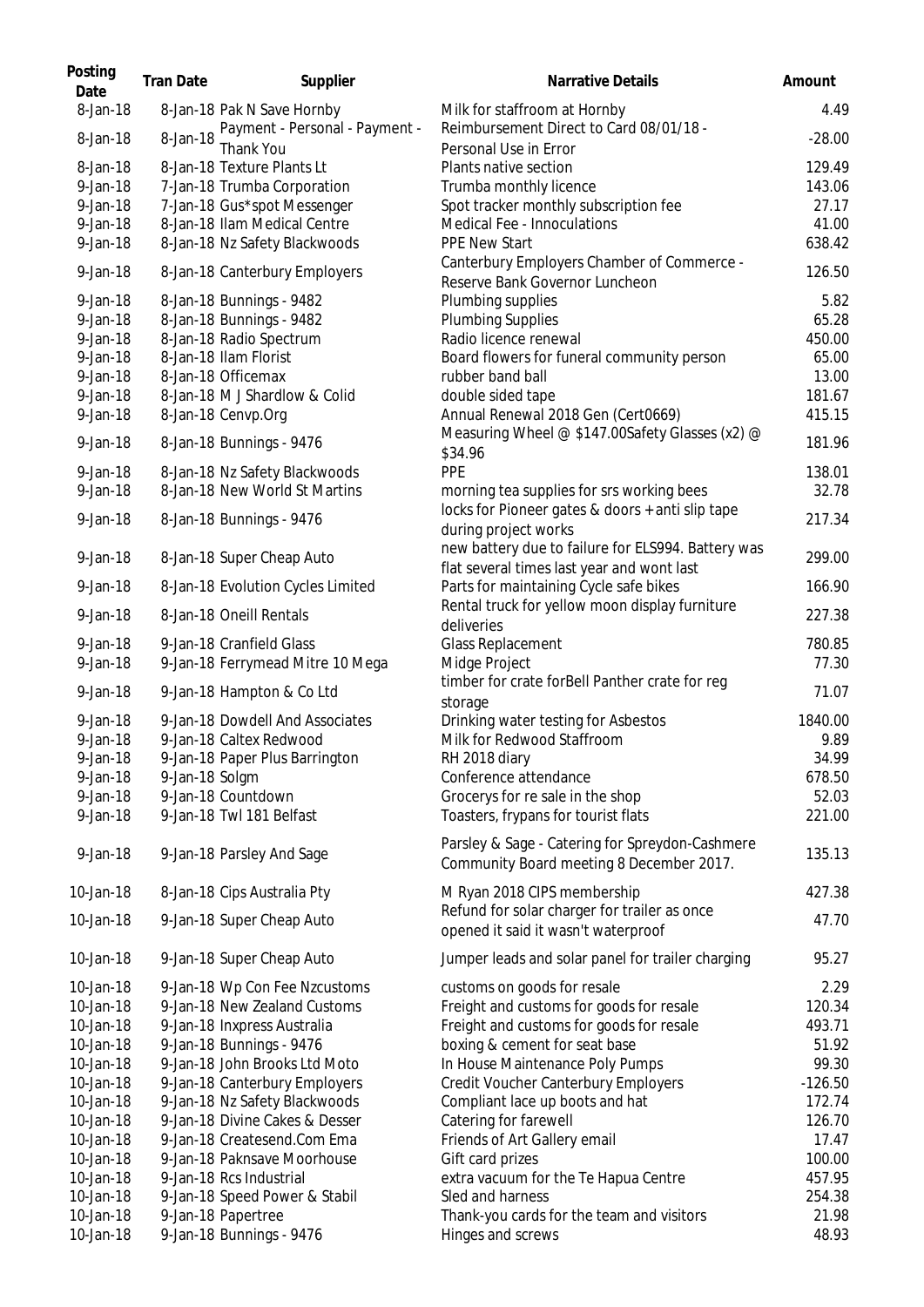| Posting<br>Date        | <b>Tran Date</b> | Supplier                                                   | <b>Narrative Details</b>                                                        | Amount          |
|------------------------|------------------|------------------------------------------------------------|---------------------------------------------------------------------------------|-----------------|
| 10-Jan-18              |                  | 9-Jan-18 Ascent Technology Ltd                             | Credit Voucher Ascent Technology Ltd                                            | $-1075.81$      |
| 10-Jan-18              |                  | 9-Jan-18 Avonside Wainoni Vet                              | Sativa Moke spaying \$215; Zoe - long stay health<br>check \$39                 | 254.00          |
| 10-Jan-18              |                  | 10-Jan-18 Trelise Cooper Group                             | goods for resale                                                                | 695.75          |
| 10-Jan-18              |                  | 10-Jan-18 Postie Plus Addington                            | T-shirts for examples/trials Screen Printing<br>Workshops                       | 32.00           |
| 10-Jan-18              |                  | 10-Jan-18 Lookat Limited                                   | A3 OHP sheets for stencil cut-outs Screen Printing<br>Workshops                 | 72.45           |
| 10-Jan-18<br>10-Jan-18 |                  | 10-Jan-18 Uni Screen<br>10-Jan-18 Countdown                | Ink for Screen Printing Workshops<br>Farewell                                   | 135.54<br>52.58 |
| 10-Jan-18              |                  | 10-Jan-18 Ferrymead Mitre 10 Mega                          | Mobile Air Compressor                                                           | 173.40          |
| 10-Jan-18              |                  | 10-Jan-18 Vendhq.Com                                       | Vend monthly licence                                                            | 709.00          |
| 10-Jan-18              |                  | 10-Jan-18 Property Council Nz                              | Women in Property Hornby Hub event Jan 25th<br>2018                             | 144.90          |
| 10-Jan-18              |                  | 10-Jan-18 Connovation                                      | Ferafeed and D3 rat bait for Travis Wetland                                     | 1072.66         |
| 10-Jan-18              |                  | 10-Jan-18 Countdown                                        | Milk for staff room                                                             | 3.43            |
| 10-Jan-18              |                  | 10-Jan-18 Ferrymead Mitre 10 Mega                          | Midge Project                                                                   | 154.68          |
| 10-Jan-18              |                  | 10-Jan-18 Countdown<br>10-Jan-18 Xcm Group Limited         | Milk for Carlyle<br>Uniform & PPE                                               | 6.86<br>541.62  |
| 10-Jan-18<br>10-Jan-18 |                  | 10-Jan-18 Supervalue Sumner                                | Milk for December                                                               | 13.00           |
| 11-Jan-18              | 9-Jan-18 Udemy   |                                                            | Data visualization Course                                                       | 15.70           |
| 11-Jan-18              |                  | 9-Jan-18 Sprout Social                                     | ITDC SproutSocial Monthly sub 2018-01                                           | 459.92          |
| 11-Jan-18              |                  | 9-Jan-18 Amazon Mktplace Pmts                              | Library book                                                                    | 180.39          |
| 11-Jan-18              |                  | 10-Jan-18 Farmlands Co-Operative So                        | Volunteer supplies (spray, hose), cable ties, pitch<br>fork                     | 349.91          |
| 11-Jan-18              |                  | 10-Jan-18 Parragon Publishing                              | goods for resale                                                                | 752.50          |
| 11-Jan-18              |                  | 10-Jan-18 Nz Safety Blackwoods                             | D batteries for gate counters                                                   | 70.12           |
| 11-Jan-18              |                  | 10-Jan-18 Bunnings - 9476                                  | bins with lids for chainsaw gear storage & dazzle<br>for field marking          | 95.30           |
| 11-Jan-18              |                  | 10-Jan-18 Bunnings - 9476                                  | Spray adhesive for Screen Printing Workshops                                    | 31.60           |
| 11-Jan-18              |                  | 10-Jan-18 Dominos Pizza                                    | Farewell                                                                        | 62.95           |
| 11-Jan-18              |                  | 10-Jan-18 Ross Galt Lock & Key                             | Repair New Block Door                                                           | 105.00          |
| 11-Jan-18              |                  | 10-Jan-18 Vehicle Testing Nz                               | <b>WOF - Plant 2095</b>                                                         | 61.00           |
| 11-Jan-18              |                  | 10-Jan-18 Nz Safety Blackwoods                             | new gloves and work boots                                                       | 243.26          |
| 11-Jan-18              |                  | 10-Jan-18 Ross Galt Lock & Key                             | 20 replacement padlocks for parks security                                      | 882.00          |
| 11-Jan-18<br>11-Jan-18 |                  | 10-Jan-18 Bunnings - 9476<br>10-Jan-18 Oderings Nurseries  | Aqua putty<br>bedding petunias                                                  | 14.13<br>55.84  |
| 11-Jan-18              |                  | 10-Jan-18 Bunnings - 9476                                  | new step ladder & safety step for Pioneer plant<br>rooms                        | 168.00          |
| 11-Jan-18              |                  | 10-Jan-18 Fabric Vision                                    | Fabric for holiday programme - no sew cushions.                                 | 14.96           |
| 11-Jan-18              |                  | 10-Jan-18 Bunnings - 9476                                  | Garden tools, stakes and rope                                                   | 110.80          |
| 11-Jan-18              |                  | 10-Jan-18 Wilson Parking                                   | Car parking for meeting at Civic                                                | 8.60            |
| 11-Jan-18              |                  | 11-Jan-18 Mitre 10 Beckenham                               | filler, batteries & rubbish bags                                                | 47.78           |
| 11-Jan-18              |                  | 11-Jan-18 Pak N Save Northlands                            | Paknsav account for November 2017                                               | 451.73          |
| 11-Jan-18              |                  | 11-Jan-18 N Z W W A                                        | attendance WaterNZ conference                                                   | 86.25           |
| 11-Jan-18              |                  | 11-Jan-18 Twl 181 Belfast                                  | <b>TELEVISION</b>                                                               | 314.00          |
| 11-Jan-18              |                  | 11-Jan-18 Wsl Eastgate                                     | <b>Fliers</b>                                                                   | 12.49           |
| 11-Jan-18              |                  | 11-Jan-18 Armstrong Locksmiths                             | 2x lift keys for Park Ranger access to North New<br>Brighton CC watering system | 36.00           |
| 11-Jan-18              |                  | 11-Jan-18 Wsl Online                                       | calanders                                                                       | 21.86           |
| 11-Jan-18              |                  | 11-Jan-18 City Care Limited                                | Sign for the gym                                                                | 430.10          |
| 11-Jan-18<br>11-Jan-18 |                  | 11-Jan-18 Fresh Choice Parklands<br>11-Jan-18 Nz Red Cross | staff room coffee, tea, sugar, milk dishwash<br>New pads for AED                | 42.43<br>151.97 |
| 11-Jan-18              |                  | 11-Jan-18 Mitre 10 Mega Papanui                            | Groynes 2 packs paint brushes                                                   | 25.96           |
| 11-Jan-18              |                  | 11-Jan-18 Twl 128 Hornby                                   | Queen & Single Sheets sets to replace stained<br>ones in Tourist Flat           | 46.00           |
| 11-Jan-18              |                  | 11-Jan-18 Wsl Hornby                                       | Stationary for Office                                                           | 50.03           |
| 11-Jan-18              |                  | 11-Jan-18 Mitre 10 Mega Hornby                             | tools                                                                           | 400.47          |
| 11-Jan-18              |                  | 11-Jan-18 Noel Leeming 1k                                  | Bar fridges and dvd player                                                      | 579.97          |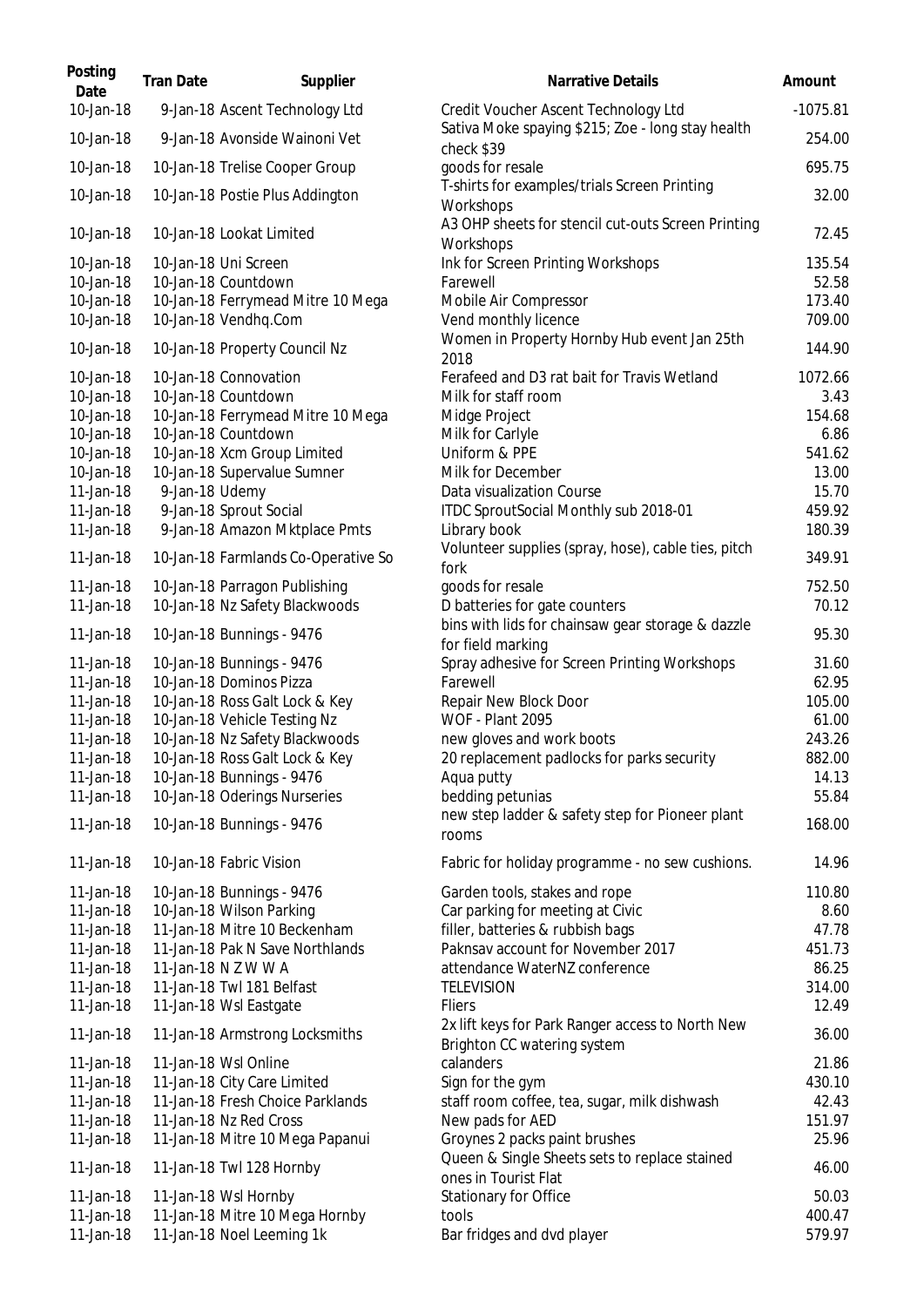| Posting<br>Date        | <b>Tran Date</b> | Supplier                                                 | Narrative Details                                                            | Amount          |
|------------------------|------------------|----------------------------------------------------------|------------------------------------------------------------------------------|-----------------|
| 11-Jan-18<br>12-Jan-18 |                  | 11-Jan-18 Wsl Online<br>10-Jan-18 Whitcoulls Nrthlnd 158 | Storage bins for working files<br>Leaving Cards for 2 departing team members | 379.62<br>11.98 |
| 12-Jan-18              |                  | 10-Jan-18 Smk*wufoo.Com Charge                           | On-line vendor management system account fee                                 | 42.89           |
| 12-Jan-18              |                  | 10-Jan-18 Avangate*schick-Toikka 67                      | Typeface for Pickaxes & Shovels exhibitions                                  | 95.46           |
| 12-Jan-18              |                  | 11-Jan-18 Wilson Parking                                 | <b>CCC Parking</b>                                                           | 12.60           |
| 12-Jan-18              |                  | 11-Jan-18 Bunnings - 9476                                | Grease gun hose                                                              | 16.50           |
| 12-Jan-18              |                  | 11-Jan-18 Bunnings - 9476                                | drain clean for BG visitor centre drains/sinks                               | 23.76           |
| 12-Jan-18              |                  | 11-Jan-18 Nz Safety Blackwoods                           | safety boots                                                                 | 156.56          |
| 12-Jan-18              |                  | 11-Jan-18 Nz Safety Blackwoods                           | <b>PPE</b>                                                                   | 116.43          |
| 12-Jan-18              |                  | 11-Jan-18 Saeco Wilson                                   | In House Maintenance - WO                                                    | 40.39           |
| 12-Jan-18              |                  | 11-Jan-18 Mrc Global (NZ) Ltd                            | Blended Sludge Tank - WO                                                     | 68.80           |
| 12-Jan-18              |                  | 11-Jan-18 Jaycar Pty Ltd                                 | ELECTRONIC SUPPLIES TVS                                                      | 185.40          |
| 12-Jan-18              |                  | 11-Jan-18 Bunnings - 9482                                | Landscaping supplies                                                         | 354.35          |
| 12-Jan-18              |                  | 11-Jan-18 Createsend.Com Ema                             | North Avon Road reconstruction                                               | 7.18            |
| 12-Jan-18              |                  | 11-Jan-18 Nz Safety Blackwoods                           | PPE Summer Students - WO                                                     | 95.79           |
| 12-Jan-18              |                  | 11-Jan-18 Avonside Wainoni Vet                           | Annual vaccination for education dog Jock                                    | 42.50           |
| 12-Jan-18              |                  | 11-Jan-18 The Service Company Ltd C                      | Safety gloves                                                                | 30.02           |
| 12-Jan-18              |                  | 11-Jan-18 Resene Paints                                  | grafiti remover                                                              | 25.58           |
| 12-Jan-18              |                  | 11-Jan-18 Cyclone Cycles & Mowers L                      | 4 x bicycle tubes                                                            | 48.00           |
| 12-Jan-18              |                  | 11-Jan-18 Bunnings - 9476                                | key cabinet                                                                  | 131.00          |
| 12-Jan-18              |                  | 11-Jan-18 Bunnings - 9476                                | hardware tools, paint, rags                                                  | 253.75          |
| 12-Jan-18              |                  | 11-Jan-18 Bunnings - 9482                                | Sand ladder nuts and bolts                                                   | 32.50           |
| 12-Jan-18              |                  | 11-Jan-18 Bunnings - 9482                                | plywood for traps                                                            | 114.44          |
| 12-Jan-18              |                  | 11-Jan-18 Bunnings - 9482                                | Nuts and bolts, door handle                                                  | 117.61          |
| 12-Jan-18              |                  | 11-Jan-18 Nz Safety Blackwoods                           | Safety footwear                                                              | 151.70          |
| 12-Jan-18              | 11-Jan-18 Alga   |                                                          | Membership fees ALGA                                                         | 143.75          |
| 12-Jan-18              |                  | 11-Jan-18 Westfield Gift Card                            | gift cards faeries sparks                                                    | 505.00          |
| 12-Jan-18              |                  | 11-Jan-18 Nz Safety Blackwoods                           | Contact cleaner & air brush for electronics                                  | 83.32           |
| 12-Jan-18              |                  | 11-Jan-18 South City Lotto                               | Postage to supplier                                                          | 17.20           |
| 12-Jan-18              |                  | 12-Jan-18 Countdown                                      | Glad snaplock bags for swimsmart forms.                                      | 10.47           |
| 12-Jan-18              |                  | 12-Jan-18 Countdown                                      | Coffee for Staff room                                                        | 31.98           |
|                        |                  |                                                          | 1TB external drive for backup of wildlife/habitat                            |                 |
| 12-Jan-18              |                  | 12-Jan-18 Twl 122 Rolleston                              | data, photos, reports, etc                                                   | 89.00           |
| 12-Jan-18              |                  | 12-Jan-18 The Warehouse Online                           | Patterned paper for the Ko Wai Tatou lesson Term<br>1 & 2 2018               | 35.00           |
| 12-Jan-18              |                  | 12-Jan-18 New World Fendalton                            | Farewell luncheon                                                            | 119.06          |
| 12-Jan-18              |                  | 12-Jan-18 Fairfax Media (Ps)                             | press                                                                        | 102.00          |
|                        |                  |                                                          | CAG kitchen supplies (replacement forks, salt &                              |                 |
| 12-Jan-18              |                  | 12-Jan-18 Briscoes Chch Salisbury                        | pepper)                                                                      | 76.12           |
| 12-Jan-18              |                  | 12-Jan-18 Countdown                                      | Milk                                                                         | 6.86            |
| 12-Jan-18              |                  | 12-Jan-18 Aarque Group Limited                           | Matte Black ink cartridge for HP7200ps large<br>format printer               | 326.91          |
| 12-Jan-18              |                  | 12-Jan-18 Papanui Service Centre                         | Parking coupons for staff                                                    | 93.00           |
| 12-Jan-18              |                  | 12-Jan-18 Countdown                                      | Milk for re sale in the shop                                                 | 34.68           |
| 15-Jan-18              |                  | 11-Jan-18 Pmi - Membership                               | PMI annual membership                                                        | 269.12          |
| 15-Jan-18              |                  | 12-Jan-18 Jaimes Les Macarons                            | Used to promote shopping in the design store<br>over Christmas               | 34.50           |
| 15-Jan-18              |                  | 12-Jan-18 Nz Post Stamps Centr                           | Stamps for resale in Visitor Centre shop                                     | 1023.00         |
| 15-Jan-18              |                  | 12-Jan-18 Mulford Plastics (Nz                           | Perspex Sheet for Dry-point Etching Lesson Term<br>1 & 2 2018                | 72.00           |
| 15-Jan-18              |                  | 12-Jan-18 Wilson Parking                                 | Parking meeting in town                                                      | 6.60            |
| 15-Jan-18              |                  | 12-Jan-18 Blacks Fasteners Lt                            | In House Maintenance                                                         | 28.01           |
| 15-Jan-18              |                  | 12-Jan-18 Hall Machinery Chris                           | Dump Heat Pump - WO                                                          | 376.62          |
| 15-Jan-18              |                  | 12-Jan-18 Joyful Restaurant                              | Catering at Joyful Restaurant                                                | 100.00          |
| 15-Jan-18              |                  | 12-Jan-18 Ecocentral Ltd                                 | REFUSE DISPOSAL                                                              | 387.57          |
| 15-Jan-18              |                  | 12-Jan-18 Dominos Pizza Ilam                             | Farewell luncheon                                                            | 44.97           |
| 15-Jan-18              |                  | 12-Jan-18 Createsend.Com Ema                             | Newsline 12/01/2018                                                          | 48.97           |
| 15-Jan-18              |                  | 12-Jan-18 Nz Safety Blackwoods                           | (Boots, Vest, Gloves and Glasses                                             | 567.05          |
|                        |                  |                                                          |                                                                              |                 |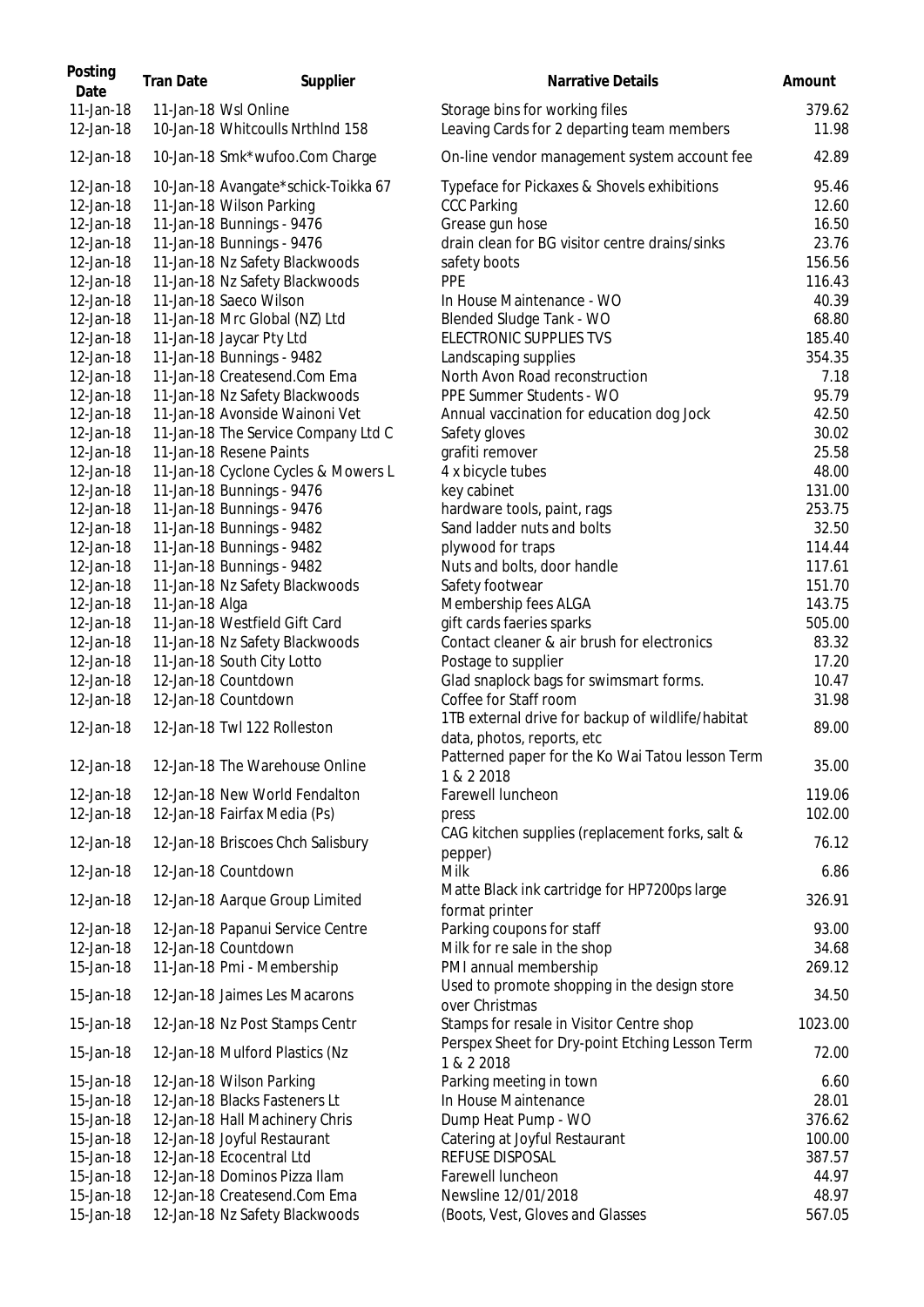| Posting<br>Date        | <b>Tran Date</b>  | Supplier                                                      | <b>Narrative Details</b>                                                               | Amount          |
|------------------------|-------------------|---------------------------------------------------------------|----------------------------------------------------------------------------------------|-----------------|
| 15-Jan-18              |                   | 12-Jan-18 Bunnings - 9476                                     | small mirror & screwdriver to get behind<br>compressor to loose connection             | 23.36           |
| 15-Jan-18              |                   | 12-Jan-18 Nz Safety Blackwoods                                | Safety spray gumboots x 1                                                              | 168.18          |
| 15-Jan-18              |                   | 12-Jan-18 Totalbins.Co.Nz                                     | HQP Extra Dog Bin Purchase                                                             | 462.78          |
| 15-Jan-18              |                   | 12-Jan-18 Caltex Hornby                                       | Milk for tearoom                                                                       | 8.20            |
| 15-Jan-18              |                   | 12-Jan-18 Mbie Standards Nz                                   | Feeder cables                                                                          | 70.38           |
| 15-Jan-18              |                   | 12-Jan-18 Bp Connect Marshlands                               | ilk for morning tea                                                                    | 7.98            |
| 15-Jan-18              |                   | 12-Jan-18 Stihl Shop Northwood                                | Chainsaw chains for pole pruner                                                        | 141.45          |
| 15-Jan-18              |                   | 12-Jan-18 Pierside Caf                                        | Farewell function - 11 years service                                                   | 119.50          |
|                        |                   |                                                               | Glasses for interviewing, cups, forks, sharp knife                                     |                 |
| 15-Jan-18              |                   | 13-Jan-18 Briscoes Hornby                                     | and containers for tea/coffee.                                                         | 111.92          |
| 15-Jan-18              |                   | 13-Jan-18 Burwood Rd Liquor Ctr                               | used CCC Credit card by mistake rather than<br>personal card                           | 24.99           |
| 15-Jan-18              |                   | 14-Jan-18 Bunnings - 9482                                     | Aqua Knead - it for pools                                                              | 159.04          |
| 15-Jan-18              | 14-Jan-18 2 Cheap |                                                               | Holiday Activity Resources (summer 2018)                                               | 24.90           |
| 15-Jan-18              |                   | 14-Jan-18 Akaroa Auto Centre Ltd                              | Gas bottle refill for Tourist Flat BBQ                                                 | 37.90           |
| 15-Jan-18              |                   | 14-Jan-18 Ecocentral Ltd                                      | dump fees                                                                              | 14.72           |
| 15-Jan-18              |                   | 15-Jan-18 Alice Cinematheque                                  | renting dvd of willy wonka for public screening.<br>lost receipt over Christmas.       | 6.00            |
| 15-Jan-18              |                   |                                                               | Personal transaction that was accidentally                                             |                 |
|                        |                   | 15-Jan-18 New World Ferry Road                                | charged to the pcard - reimbursed 29/01/2018                                           | 3.28            |
| 15-Jan-18              |                   | 15-Jan-18 Shirley Service Centre                              | parking coupons                                                                        | 155.00          |
| 15-Jan-18              |                   | 15-Jan-18 N Z W W A                                           | Registration for Havelock workshop                                                     | 517.50          |
| 15-Jan-18              |                   | 15-Jan-18 Wsl Eastgate                                        | Midge Project                                                                          | 15.99           |
| 15-Jan-18              |                   | 15-Jan-18 Countdown                                           | Materials for holiday time activity for children                                       | 2.99            |
| 15-Jan-18              |                   | 15-Jan-18 Waste Line Refuse                                   | dump fees                                                                              | 22.28           |
| 15-Jan-18              |                   | 15-Jan-18 Waste Line Refuse                                   | dump fees                                                                              | 38.98           |
| 15-Jan-18              |                   | 15-Jan-18 Nz Red Cross                                        | <b>Battery for AED</b>                                                                 | 623.88          |
| 15-Jan-18              |                   | 15-Jan-18 Wsl Eastgate                                        | Mouse                                                                                  | 19.99           |
| 15-Jan-18              | 15-Jan-18 Solgm   |                                                               | <b>SOLGM PA Course</b>                                                                 | 724.50          |
| 15-Jan-18              |                   | 15-Jan-18 Countdown                                           | Milk for re sale in the shop                                                           | 26.28           |
| 15-Jan-18              |                   | 15-Jan-18 Countdown Chch Airport                              | milk for The Antarctic Office                                                          | 2.29            |
| 15-Jan-18              |                   | 15-Jan-18 Espial Marketing Ltd                                | Giftware for resale in B G V C giftshop                                                | 201.02          |
| 15-Jan-18              |                   | 15-Jan-18 Espial Marketing Ltd                                | Giftware for resale in B G V C giftshop                                                | 383.64          |
| 16-Jan-18              |                   | 15-Jan-18 Parkhouse Road Lands                                | top dressing soil for lawn repairs                                                     | 71.10           |
| 16-Jan-18              |                   | 15-Jan-18 Hirepool Ltd Hb                                     | hire of concrete mixer for seat base - peace bell<br>site                              | 240.00          |
| 16-Jan-18              |                   | 15-Jan-18 Createsend.Com Ema                                  | Art Gallery newsletter                                                                 | 143.68          |
| 16-Jan-18              |                   | 15-Jan-18 Parklands Post Shop                                 | Prepaid envelopes for Membership Admin                                                 | 109.80          |
| 16-Jan-18              |                   | 15-Jan-18 Nz Safety Blackwoods                                | <b>Work Boots</b>                                                                      | 192.73          |
| 16-Jan-18              |                   | 15-Jan-18 Paknsave Moorhouse                                  | Milk for staff room                                                                    | 2.65            |
| 16-Jan-18              |                   | 15-Jan-18 1 \$ 8 Shop The Palms Mall                          | Materials for holiday time activity for children                                       | 2.50            |
| 16-Jan-18              |                   | 15-Jan-18 Q Store - Palms                                     | Materials for holiday time activity for children                                       | 16.24           |
| 16-Jan-18              |                   | 15-Jan-18 Nz Safety Blackwoods                                | Purchase of safety boots                                                               | 109.89          |
| 16-Jan-18              |                   | 15-Jan-18 As Colour                                           | work shorts                                                                            | 100.00          |
| 16-Jan-18              |                   | 15-Jan-18 Nz Safety Blackwoods                                | Protective overalls                                                                    | 56.67           |
| 16-Jan-18              |                   | 16-Jan-18 Wsl South City                                      | Replacements requested as previous ones were                                           | 100.30          |
| 16-Jan-18              |                   | 16-Jan-18 Paper Plus South City                               | deemed a tripping hazard<br>Purchased Filing Folders for GM of Consenting and          | 14.97           |
|                        |                   |                                                               | Compliance - 2018-01-16 - 8031                                                         |                 |
| 16-Jan-18              |                   | 16-Jan-18 Fendalton Service Ctr                               | Parking Coupons                                                                        | 62.00           |
| 16-Jan-18              |                   | 16-Jan-18 N Z W W A                                           | Registration for Havelock workshop                                                     | 86.25           |
| 16-Jan-18              |                   | 16-Jan-18 Wsl Online                                          | Wallplanners and Diary order                                                           | 18.85           |
| 16-Jan-18              |                   | 16-Jan-18 Trents Wholesale Ltd                                | 5-3-08-4401 - Vbas Touch - Client welcome gifts                                        | 122.08          |
| 16-Jan-18              |                   | 16-Jan-18 Freshchoice Barrington                              | items for smell machine                                                                | 20.33           |
| 16-Jan-18              |                   | 16-Jan-18 Twl 178 Barrington                                  | lap table, higlighters and smelly pens for UV<br>corner                                | 121.98          |
| 16-Jan-18<br>16-Jan-18 |                   | 16-Jan-18 Briscoes Chch Salisbury<br>16-Jan-18 Wsl South City | Wine glasses to be kept in Mayor's Office<br>Office Resource for current working files | 41.97<br>149.15 |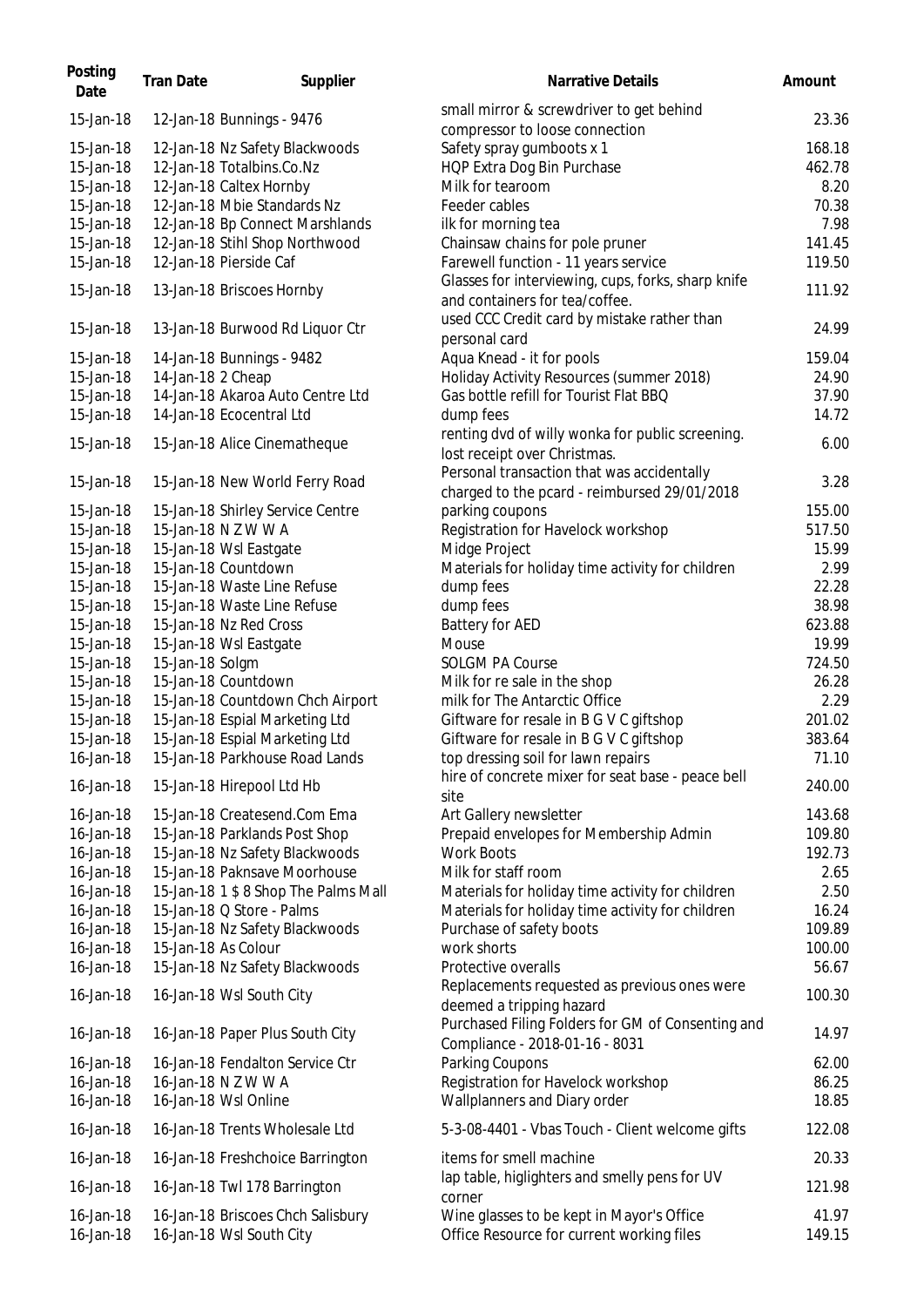| Parking for CCC meeting 16 Jan 2018<br>16-Jan-18 Ccc Parking<br>16-Jan-18<br>16-Jan-18 Twl 123 Eastgate<br>Duct Tape, Stormwater Audits<br>Hetties Rock & Crystal Shop - Civic gift of a<br>16-Jan-18<br>16-Jan-18 Hetties Rock & Crystal<br>mounted and engraved greenstone plaque<br>17-Jan-18<br>15-Jan-18 Www.Alibaba.Com<br>iPhone 6 cases x 100<br>17-Jan-18<br>16-Jan-18 Nz Safety Blackwoods<br>Sunscreen<br>16-Jan-18 Hirepool Ltd Hb<br>17-Jan-18<br>Credit Voucher Hirepool Ltd Hb<br>16-Jan-18 Createsend.Com Ema<br>North Avon Road reconstruction<br>17-Jan-18<br>16-Jan-18 Hcd Flow - Chch<br>DUCT 203MM PLANT no5482.<br>17-Jan-18<br>17-Jan-18<br>16-Jan-18 Nz Safety Blackwoods<br>Styx hazard tape roll gloves + hand sanitizer<br>16-Jan-18 Ross Galt Lock & Key<br>Styx 4 x parks master locks + chain<br>17-Jan-18<br>5-3-08-4401 Vbase Touch Client welcome gifts<br>17-Jan-18<br>16-Jan-18 Viberi New Zealand<br>Linwood Central Heathcote collaborative meeting<br>17-Jan-18<br>16-Jan-18 French Bakery Limited<br>catering 13 Dec 2017<br>17-Jan-18<br>16-Jan-18 Hirepool Ltd Ma<br>Credit Voucher Hirepool Ltd Ma<br>17-Jan-18<br>16-Jan-18 Hirepool Ltd Ma<br>Hire electric rock breaker<br>17-Jan-18<br>16-Jan-18 Oderings Nurseries<br>Plants section E<br>17-Jan-18<br>16-Jan-18 Casbolts<br>Wet weather pants<br>17-Jan-18<br>16-Jan-18 The Frontrunner Bushin<br><b>Shoes</b><br>16-Jan-18 Sp * Flying Out<br>17-Jan-18<br>Library DVD<br>17-Jan-18<br>16-Jan-18 Bunnings - 9476<br>Tools and hose connectors for Hagley Oval<br>17-Jan-18 New World Halswell<br>17-Jan-18<br>Large Little swimmer nappies for Halswell Pool<br>Large Little swimmer nappies for Halswell Pool<br>17-Jan-18<br>17-Jan-18 New World Wigram<br>Diaries for new staff at Pioneer not in stock any<br>17-Jan-18<br>17-Jan-18 Paper Plus Barrington<br>more at OfficeMax<br>17-Jan-18<br>17-Jan-18 Twl 220 Riccarton<br>Small square table for mahjong group<br>Sun Art paper for Sun Art Still Life lesson Term 1<br>17-Jan-18<br>17-Jan-18 St Lukes Toys Limited<br>2018 (+ one lesson with Clicking Kids)<br>Power cord isolator<br>17-Jan-18<br>17-Jan-18 Mitre 10 Mega Papanui<br>17-Jan-18<br>17-Jan-18 Kennards Hire Hornby<br>Hire Fertlizer Spreader.<br>17-Jan-18<br>17-Jan-18 Wsl Eastgate<br>Midge Project<br>17-Jan-18<br>17-Jan-18 Ferrymead Mitre 10 Mega<br>Midge Project<br>17-Jan-18 N Z W W A<br>17-Jan-18<br>Havelock North Inquiry Outcome Seminar<br>Sump cover - Sumner<br>17-Jan-18<br>17-Jan-18 Ferrymead Mitre 10 Mega<br>HQP Wall hooks vis cent.<br>17-Jan-18<br>17-Jan-18 Hammer Hardware<br>17-Jan-18 Hammer Hardware<br>17-Jan-18<br>HQP Visitor cent display hooks<br>17-Jan-18<br>17-Jan-18 Canterbury Teamwear<br>Cycle Safe uniform<br>17-Jan-18<br>17-Jan-18 Trents Wholesale Ltd<br>Bottled water for fire fighters<br>17-Jan-18<br>17-Jan-18 Ccc Parking<br>parking for meeting<br>All day carpark while in Hamilton for fitness<br>18-Jan-18<br>16-Jan-18 Christchurch Airport<br>equipment vendor demo<br>18-Jan-18<br>16-Jan-18 Christchurch Airport<br>Airport parking<br>ITDC Axure RP Pro monthly sub 2018-01<br>18-Jan-18<br>16-Jan-18 Axure Software<br>Signs for Westmorland East Valley Reserve asking<br>mountain bikers to stay away from new native<br>18-Jan-18<br>17-Jan-18 Sign Network Ltd<br>planting<br>small plant maintenance - victa mowers #1762 &<br>18-Jan-18<br>17-Jan-18 Kevin Daly Mowers Ltd<br>1792<br>Workshop Consumables - WO<br>18-Jan-18<br>17-Jan-18 Drills Taps & Dies Limite<br>17-Jan-18 Mainland Fasteners Ltd<br>Mods Recirc Fans - WO<br>18-Jan-18<br>Family bereavement<br>18-Jan-18<br>17-Jan-18 The House Of Petals | Posting<br>Date | <b>Tran Date</b> | Supplier | Narrative Details | Amount         |
|--------------------------------------------------------------------------------------------------------------------------------------------------------------------------------------------------------------------------------------------------------------------------------------------------------------------------------------------------------------------------------------------------------------------------------------------------------------------------------------------------------------------------------------------------------------------------------------------------------------------------------------------------------------------------------------------------------------------------------------------------------------------------------------------------------------------------------------------------------------------------------------------------------------------------------------------------------------------------------------------------------------------------------------------------------------------------------------------------------------------------------------------------------------------------------------------------------------------------------------------------------------------------------------------------------------------------------------------------------------------------------------------------------------------------------------------------------------------------------------------------------------------------------------------------------------------------------------------------------------------------------------------------------------------------------------------------------------------------------------------------------------------------------------------------------------------------------------------------------------------------------------------------------------------------------------------------------------------------------------------------------------------------------------------------------------------------------------------------------------------------------------------------------------------------------------------------------------------------------------------------------------------------------------------------------------------------------------------------------------------------------------------------------------------------------------------------------------------------------------------------------------------------------------------------------------------------------------------------------------------------------------------------------------------------------------------------------------------------------------------------------------------------------------------------------------------------------------------------------------------------------------------------------------------------------------------------------------------------------------------------------------------------------------------------------------------------------------------------------------------------------------------------------------------------------------------------------------------------------------------------------------------------------------------------------------------------------------------------------------------------------------------------------------------------------------------------------------------------------------------------------------------------------------------------------------------------------------------------------------------------------------------------------------------------------------------------------------------|-----------------|------------------|----------|-------------------|----------------|
|                                                                                                                                                                                                                                                                                                                                                                                                                                                                                                                                                                                                                                                                                                                                                                                                                                                                                                                                                                                                                                                                                                                                                                                                                                                                                                                                                                                                                                                                                                                                                                                                                                                                                                                                                                                                                                                                                                                                                                                                                                                                                                                                                                                                                                                                                                                                                                                                                                                                                                                                                                                                                                                                                                                                                                                                                                                                                                                                                                                                                                                                                                                                                                                                                                                                                                                                                                                                                                                                                                                                                                                                                                                                                                                    | 16-Jan-18       |                  |          |                   | 5.15           |
|                                                                                                                                                                                                                                                                                                                                                                                                                                                                                                                                                                                                                                                                                                                                                                                                                                                                                                                                                                                                                                                                                                                                                                                                                                                                                                                                                                                                                                                                                                                                                                                                                                                                                                                                                                                                                                                                                                                                                                                                                                                                                                                                                                                                                                                                                                                                                                                                                                                                                                                                                                                                                                                                                                                                                                                                                                                                                                                                                                                                                                                                                                                                                                                                                                                                                                                                                                                                                                                                                                                                                                                                                                                                                                                    |                 |                  |          |                   | 5.94<br>948.00 |
|                                                                                                                                                                                                                                                                                                                                                                                                                                                                                                                                                                                                                                                                                                                                                                                                                                                                                                                                                                                                                                                                                                                                                                                                                                                                                                                                                                                                                                                                                                                                                                                                                                                                                                                                                                                                                                                                                                                                                                                                                                                                                                                                                                                                                                                                                                                                                                                                                                                                                                                                                                                                                                                                                                                                                                                                                                                                                                                                                                                                                                                                                                                                                                                                                                                                                                                                                                                                                                                                                                                                                                                                                                                                                                                    |                 |                  |          |                   | 289.97         |
|                                                                                                                                                                                                                                                                                                                                                                                                                                                                                                                                                                                                                                                                                                                                                                                                                                                                                                                                                                                                                                                                                                                                                                                                                                                                                                                                                                                                                                                                                                                                                                                                                                                                                                                                                                                                                                                                                                                                                                                                                                                                                                                                                                                                                                                                                                                                                                                                                                                                                                                                                                                                                                                                                                                                                                                                                                                                                                                                                                                                                                                                                                                                                                                                                                                                                                                                                                                                                                                                                                                                                                                                                                                                                                                    |                 |                  |          |                   | 213.60         |
|                                                                                                                                                                                                                                                                                                                                                                                                                                                                                                                                                                                                                                                                                                                                                                                                                                                                                                                                                                                                                                                                                                                                                                                                                                                                                                                                                                                                                                                                                                                                                                                                                                                                                                                                                                                                                                                                                                                                                                                                                                                                                                                                                                                                                                                                                                                                                                                                                                                                                                                                                                                                                                                                                                                                                                                                                                                                                                                                                                                                                                                                                                                                                                                                                                                                                                                                                                                                                                                                                                                                                                                                                                                                                                                    |                 |                  |          |                   | $-160.57$      |
|                                                                                                                                                                                                                                                                                                                                                                                                                                                                                                                                                                                                                                                                                                                                                                                                                                                                                                                                                                                                                                                                                                                                                                                                                                                                                                                                                                                                                                                                                                                                                                                                                                                                                                                                                                                                                                                                                                                                                                                                                                                                                                                                                                                                                                                                                                                                                                                                                                                                                                                                                                                                                                                                                                                                                                                                                                                                                                                                                                                                                                                                                                                                                                                                                                                                                                                                                                                                                                                                                                                                                                                                                                                                                                                    |                 |                  |          |                   | 7.30           |
|                                                                                                                                                                                                                                                                                                                                                                                                                                                                                                                                                                                                                                                                                                                                                                                                                                                                                                                                                                                                                                                                                                                                                                                                                                                                                                                                                                                                                                                                                                                                                                                                                                                                                                                                                                                                                                                                                                                                                                                                                                                                                                                                                                                                                                                                                                                                                                                                                                                                                                                                                                                                                                                                                                                                                                                                                                                                                                                                                                                                                                                                                                                                                                                                                                                                                                                                                                                                                                                                                                                                                                                                                                                                                                                    |                 |                  |          |                   | 88.40          |
|                                                                                                                                                                                                                                                                                                                                                                                                                                                                                                                                                                                                                                                                                                                                                                                                                                                                                                                                                                                                                                                                                                                                                                                                                                                                                                                                                                                                                                                                                                                                                                                                                                                                                                                                                                                                                                                                                                                                                                                                                                                                                                                                                                                                                                                                                                                                                                                                                                                                                                                                                                                                                                                                                                                                                                                                                                                                                                                                                                                                                                                                                                                                                                                                                                                                                                                                                                                                                                                                                                                                                                                                                                                                                                                    |                 |                  |          |                   | 89.01          |
|                                                                                                                                                                                                                                                                                                                                                                                                                                                                                                                                                                                                                                                                                                                                                                                                                                                                                                                                                                                                                                                                                                                                                                                                                                                                                                                                                                                                                                                                                                                                                                                                                                                                                                                                                                                                                                                                                                                                                                                                                                                                                                                                                                                                                                                                                                                                                                                                                                                                                                                                                                                                                                                                                                                                                                                                                                                                                                                                                                                                                                                                                                                                                                                                                                                                                                                                                                                                                                                                                                                                                                                                                                                                                                                    |                 |                  |          |                   | 216.00         |
|                                                                                                                                                                                                                                                                                                                                                                                                                                                                                                                                                                                                                                                                                                                                                                                                                                                                                                                                                                                                                                                                                                                                                                                                                                                                                                                                                                                                                                                                                                                                                                                                                                                                                                                                                                                                                                                                                                                                                                                                                                                                                                                                                                                                                                                                                                                                                                                                                                                                                                                                                                                                                                                                                                                                                                                                                                                                                                                                                                                                                                                                                                                                                                                                                                                                                                                                                                                                                                                                                                                                                                                                                                                                                                                    |                 |                  |          |                   | 394.12         |
|                                                                                                                                                                                                                                                                                                                                                                                                                                                                                                                                                                                                                                                                                                                                                                                                                                                                                                                                                                                                                                                                                                                                                                                                                                                                                                                                                                                                                                                                                                                                                                                                                                                                                                                                                                                                                                                                                                                                                                                                                                                                                                                                                                                                                                                                                                                                                                                                                                                                                                                                                                                                                                                                                                                                                                                                                                                                                                                                                                                                                                                                                                                                                                                                                                                                                                                                                                                                                                                                                                                                                                                                                                                                                                                    |                 |                  |          |                   | 108.60         |
|                                                                                                                                                                                                                                                                                                                                                                                                                                                                                                                                                                                                                                                                                                                                                                                                                                                                                                                                                                                                                                                                                                                                                                                                                                                                                                                                                                                                                                                                                                                                                                                                                                                                                                                                                                                                                                                                                                                                                                                                                                                                                                                                                                                                                                                                                                                                                                                                                                                                                                                                                                                                                                                                                                                                                                                                                                                                                                                                                                                                                                                                                                                                                                                                                                                                                                                                                                                                                                                                                                                                                                                                                                                                                                                    |                 |                  |          |                   | $-103.37$      |
|                                                                                                                                                                                                                                                                                                                                                                                                                                                                                                                                                                                                                                                                                                                                                                                                                                                                                                                                                                                                                                                                                                                                                                                                                                                                                                                                                                                                                                                                                                                                                                                                                                                                                                                                                                                                                                                                                                                                                                                                                                                                                                                                                                                                                                                                                                                                                                                                                                                                                                                                                                                                                                                                                                                                                                                                                                                                                                                                                                                                                                                                                                                                                                                                                                                                                                                                                                                                                                                                                                                                                                                                                                                                                                                    |                 |                  |          |                   | 220.00         |
|                                                                                                                                                                                                                                                                                                                                                                                                                                                                                                                                                                                                                                                                                                                                                                                                                                                                                                                                                                                                                                                                                                                                                                                                                                                                                                                                                                                                                                                                                                                                                                                                                                                                                                                                                                                                                                                                                                                                                                                                                                                                                                                                                                                                                                                                                                                                                                                                                                                                                                                                                                                                                                                                                                                                                                                                                                                                                                                                                                                                                                                                                                                                                                                                                                                                                                                                                                                                                                                                                                                                                                                                                                                                                                                    |                 |                  |          |                   | 87.96          |
|                                                                                                                                                                                                                                                                                                                                                                                                                                                                                                                                                                                                                                                                                                                                                                                                                                                                                                                                                                                                                                                                                                                                                                                                                                                                                                                                                                                                                                                                                                                                                                                                                                                                                                                                                                                                                                                                                                                                                                                                                                                                                                                                                                                                                                                                                                                                                                                                                                                                                                                                                                                                                                                                                                                                                                                                                                                                                                                                                                                                                                                                                                                                                                                                                                                                                                                                                                                                                                                                                                                                                                                                                                                                                                                    |                 |                  |          |                   | 59.00          |
|                                                                                                                                                                                                                                                                                                                                                                                                                                                                                                                                                                                                                                                                                                                                                                                                                                                                                                                                                                                                                                                                                                                                                                                                                                                                                                                                                                                                                                                                                                                                                                                                                                                                                                                                                                                                                                                                                                                                                                                                                                                                                                                                                                                                                                                                                                                                                                                                                                                                                                                                                                                                                                                                                                                                                                                                                                                                                                                                                                                                                                                                                                                                                                                                                                                                                                                                                                                                                                                                                                                                                                                                                                                                                                                    |                 |                  |          |                   | 199.90         |
|                                                                                                                                                                                                                                                                                                                                                                                                                                                                                                                                                                                                                                                                                                                                                                                                                                                                                                                                                                                                                                                                                                                                                                                                                                                                                                                                                                                                                                                                                                                                                                                                                                                                                                                                                                                                                                                                                                                                                                                                                                                                                                                                                                                                                                                                                                                                                                                                                                                                                                                                                                                                                                                                                                                                                                                                                                                                                                                                                                                                                                                                                                                                                                                                                                                                                                                                                                                                                                                                                                                                                                                                                                                                                                                    |                 |                  |          |                   | 21.00          |
|                                                                                                                                                                                                                                                                                                                                                                                                                                                                                                                                                                                                                                                                                                                                                                                                                                                                                                                                                                                                                                                                                                                                                                                                                                                                                                                                                                                                                                                                                                                                                                                                                                                                                                                                                                                                                                                                                                                                                                                                                                                                                                                                                                                                                                                                                                                                                                                                                                                                                                                                                                                                                                                                                                                                                                                                                                                                                                                                                                                                                                                                                                                                                                                                                                                                                                                                                                                                                                                                                                                                                                                                                                                                                                                    |                 |                  |          |                   | 178.24         |
|                                                                                                                                                                                                                                                                                                                                                                                                                                                                                                                                                                                                                                                                                                                                                                                                                                                                                                                                                                                                                                                                                                                                                                                                                                                                                                                                                                                                                                                                                                                                                                                                                                                                                                                                                                                                                                                                                                                                                                                                                                                                                                                                                                                                                                                                                                                                                                                                                                                                                                                                                                                                                                                                                                                                                                                                                                                                                                                                                                                                                                                                                                                                                                                                                                                                                                                                                                                                                                                                                                                                                                                                                                                                                                                    |                 |                  |          |                   | 12.99          |
|                                                                                                                                                                                                                                                                                                                                                                                                                                                                                                                                                                                                                                                                                                                                                                                                                                                                                                                                                                                                                                                                                                                                                                                                                                                                                                                                                                                                                                                                                                                                                                                                                                                                                                                                                                                                                                                                                                                                                                                                                                                                                                                                                                                                                                                                                                                                                                                                                                                                                                                                                                                                                                                                                                                                                                                                                                                                                                                                                                                                                                                                                                                                                                                                                                                                                                                                                                                                                                                                                                                                                                                                                                                                                                                    |                 |                  |          |                   | 25.98          |
|                                                                                                                                                                                                                                                                                                                                                                                                                                                                                                                                                                                                                                                                                                                                                                                                                                                                                                                                                                                                                                                                                                                                                                                                                                                                                                                                                                                                                                                                                                                                                                                                                                                                                                                                                                                                                                                                                                                                                                                                                                                                                                                                                                                                                                                                                                                                                                                                                                                                                                                                                                                                                                                                                                                                                                                                                                                                                                                                                                                                                                                                                                                                                                                                                                                                                                                                                                                                                                                                                                                                                                                                                                                                                                                    |                 |                  |          |                   | 67.93          |
|                                                                                                                                                                                                                                                                                                                                                                                                                                                                                                                                                                                                                                                                                                                                                                                                                                                                                                                                                                                                                                                                                                                                                                                                                                                                                                                                                                                                                                                                                                                                                                                                                                                                                                                                                                                                                                                                                                                                                                                                                                                                                                                                                                                                                                                                                                                                                                                                                                                                                                                                                                                                                                                                                                                                                                                                                                                                                                                                                                                                                                                                                                                                                                                                                                                                                                                                                                                                                                                                                                                                                                                                                                                                                                                    |                 |                  |          |                   | 49.00          |
|                                                                                                                                                                                                                                                                                                                                                                                                                                                                                                                                                                                                                                                                                                                                                                                                                                                                                                                                                                                                                                                                                                                                                                                                                                                                                                                                                                                                                                                                                                                                                                                                                                                                                                                                                                                                                                                                                                                                                                                                                                                                                                                                                                                                                                                                                                                                                                                                                                                                                                                                                                                                                                                                                                                                                                                                                                                                                                                                                                                                                                                                                                                                                                                                                                                                                                                                                                                                                                                                                                                                                                                                                                                                                                                    |                 |                  |          |                   | 195.93         |
|                                                                                                                                                                                                                                                                                                                                                                                                                                                                                                                                                                                                                                                                                                                                                                                                                                                                                                                                                                                                                                                                                                                                                                                                                                                                                                                                                                                                                                                                                                                                                                                                                                                                                                                                                                                                                                                                                                                                                                                                                                                                                                                                                                                                                                                                                                                                                                                                                                                                                                                                                                                                                                                                                                                                                                                                                                                                                                                                                                                                                                                                                                                                                                                                                                                                                                                                                                                                                                                                                                                                                                                                                                                                                                                    |                 |                  |          |                   | 43.76          |
|                                                                                                                                                                                                                                                                                                                                                                                                                                                                                                                                                                                                                                                                                                                                                                                                                                                                                                                                                                                                                                                                                                                                                                                                                                                                                                                                                                                                                                                                                                                                                                                                                                                                                                                                                                                                                                                                                                                                                                                                                                                                                                                                                                                                                                                                                                                                                                                                                                                                                                                                                                                                                                                                                                                                                                                                                                                                                                                                                                                                                                                                                                                                                                                                                                                                                                                                                                                                                                                                                                                                                                                                                                                                                                                    |                 |                  |          |                   | 200.00         |
|                                                                                                                                                                                                                                                                                                                                                                                                                                                                                                                                                                                                                                                                                                                                                                                                                                                                                                                                                                                                                                                                                                                                                                                                                                                                                                                                                                                                                                                                                                                                                                                                                                                                                                                                                                                                                                                                                                                                                                                                                                                                                                                                                                                                                                                                                                                                                                                                                                                                                                                                                                                                                                                                                                                                                                                                                                                                                                                                                                                                                                                                                                                                                                                                                                                                                                                                                                                                                                                                                                                                                                                                                                                                                                                    |                 |                  |          |                   | 0.47           |
|                                                                                                                                                                                                                                                                                                                                                                                                                                                                                                                                                                                                                                                                                                                                                                                                                                                                                                                                                                                                                                                                                                                                                                                                                                                                                                                                                                                                                                                                                                                                                                                                                                                                                                                                                                                                                                                                                                                                                                                                                                                                                                                                                                                                                                                                                                                                                                                                                                                                                                                                                                                                                                                                                                                                                                                                                                                                                                                                                                                                                                                                                                                                                                                                                                                                                                                                                                                                                                                                                                                                                                                                                                                                                                                    |                 |                  |          |                   | 25.47          |
|                                                                                                                                                                                                                                                                                                                                                                                                                                                                                                                                                                                                                                                                                                                                                                                                                                                                                                                                                                                                                                                                                                                                                                                                                                                                                                                                                                                                                                                                                                                                                                                                                                                                                                                                                                                                                                                                                                                                                                                                                                                                                                                                                                                                                                                                                                                                                                                                                                                                                                                                                                                                                                                                                                                                                                                                                                                                                                                                                                                                                                                                                                                                                                                                                                                                                                                                                                                                                                                                                                                                                                                                                                                                                                                    |                 |                  |          |                   | 86.25          |
|                                                                                                                                                                                                                                                                                                                                                                                                                                                                                                                                                                                                                                                                                                                                                                                                                                                                                                                                                                                                                                                                                                                                                                                                                                                                                                                                                                                                                                                                                                                                                                                                                                                                                                                                                                                                                                                                                                                                                                                                                                                                                                                                                                                                                                                                                                                                                                                                                                                                                                                                                                                                                                                                                                                                                                                                                                                                                                                                                                                                                                                                                                                                                                                                                                                                                                                                                                                                                                                                                                                                                                                                                                                                                                                    |                 |                  |          |                   | 57.30          |
|                                                                                                                                                                                                                                                                                                                                                                                                                                                                                                                                                                                                                                                                                                                                                                                                                                                                                                                                                                                                                                                                                                                                                                                                                                                                                                                                                                                                                                                                                                                                                                                                                                                                                                                                                                                                                                                                                                                                                                                                                                                                                                                                                                                                                                                                                                                                                                                                                                                                                                                                                                                                                                                                                                                                                                                                                                                                                                                                                                                                                                                                                                                                                                                                                                                                                                                                                                                                                                                                                                                                                                                                                                                                                                                    |                 |                  |          |                   | 4.80           |
|                                                                                                                                                                                                                                                                                                                                                                                                                                                                                                                                                                                                                                                                                                                                                                                                                                                                                                                                                                                                                                                                                                                                                                                                                                                                                                                                                                                                                                                                                                                                                                                                                                                                                                                                                                                                                                                                                                                                                                                                                                                                                                                                                                                                                                                                                                                                                                                                                                                                                                                                                                                                                                                                                                                                                                                                                                                                                                                                                                                                                                                                                                                                                                                                                                                                                                                                                                                                                                                                                                                                                                                                                                                                                                                    |                 |                  |          |                   | 70.70          |
|                                                                                                                                                                                                                                                                                                                                                                                                                                                                                                                                                                                                                                                                                                                                                                                                                                                                                                                                                                                                                                                                                                                                                                                                                                                                                                                                                                                                                                                                                                                                                                                                                                                                                                                                                                                                                                                                                                                                                                                                                                                                                                                                                                                                                                                                                                                                                                                                                                                                                                                                                                                                                                                                                                                                                                                                                                                                                                                                                                                                                                                                                                                                                                                                                                                                                                                                                                                                                                                                                                                                                                                                                                                                                                                    |                 |                  |          |                   | 465.99         |
|                                                                                                                                                                                                                                                                                                                                                                                                                                                                                                                                                                                                                                                                                                                                                                                                                                                                                                                                                                                                                                                                                                                                                                                                                                                                                                                                                                                                                                                                                                                                                                                                                                                                                                                                                                                                                                                                                                                                                                                                                                                                                                                                                                                                                                                                                                                                                                                                                                                                                                                                                                                                                                                                                                                                                                                                                                                                                                                                                                                                                                                                                                                                                                                                                                                                                                                                                                                                                                                                                                                                                                                                                                                                                                                    |                 |                  |          |                   | 241.50         |
|                                                                                                                                                                                                                                                                                                                                                                                                                                                                                                                                                                                                                                                                                                                                                                                                                                                                                                                                                                                                                                                                                                                                                                                                                                                                                                                                                                                                                                                                                                                                                                                                                                                                                                                                                                                                                                                                                                                                                                                                                                                                                                                                                                                                                                                                                                                                                                                                                                                                                                                                                                                                                                                                                                                                                                                                                                                                                                                                                                                                                                                                                                                                                                                                                                                                                                                                                                                                                                                                                                                                                                                                                                                                                                                    |                 |                  |          |                   | 6.70           |
|                                                                                                                                                                                                                                                                                                                                                                                                                                                                                                                                                                                                                                                                                                                                                                                                                                                                                                                                                                                                                                                                                                                                                                                                                                                                                                                                                                                                                                                                                                                                                                                                                                                                                                                                                                                                                                                                                                                                                                                                                                                                                                                                                                                                                                                                                                                                                                                                                                                                                                                                                                                                                                                                                                                                                                                                                                                                                                                                                                                                                                                                                                                                                                                                                                                                                                                                                                                                                                                                                                                                                                                                                                                                                                                    |                 |                  |          |                   | 25.00          |
|                                                                                                                                                                                                                                                                                                                                                                                                                                                                                                                                                                                                                                                                                                                                                                                                                                                                                                                                                                                                                                                                                                                                                                                                                                                                                                                                                                                                                                                                                                                                                                                                                                                                                                                                                                                                                                                                                                                                                                                                                                                                                                                                                                                                                                                                                                                                                                                                                                                                                                                                                                                                                                                                                                                                                                                                                                                                                                                                                                                                                                                                                                                                                                                                                                                                                                                                                                                                                                                                                                                                                                                                                                                                                                                    |                 |                  |          |                   | 25.00          |
|                                                                                                                                                                                                                                                                                                                                                                                                                                                                                                                                                                                                                                                                                                                                                                                                                                                                                                                                                                                                                                                                                                                                                                                                                                                                                                                                                                                                                                                                                                                                                                                                                                                                                                                                                                                                                                                                                                                                                                                                                                                                                                                                                                                                                                                                                                                                                                                                                                                                                                                                                                                                                                                                                                                                                                                                                                                                                                                                                                                                                                                                                                                                                                                                                                                                                                                                                                                                                                                                                                                                                                                                                                                                                                                    |                 |                  |          |                   | 276.14         |
|                                                                                                                                                                                                                                                                                                                                                                                                                                                                                                                                                                                                                                                                                                                                                                                                                                                                                                                                                                                                                                                                                                                                                                                                                                                                                                                                                                                                                                                                                                                                                                                                                                                                                                                                                                                                                                                                                                                                                                                                                                                                                                                                                                                                                                                                                                                                                                                                                                                                                                                                                                                                                                                                                                                                                                                                                                                                                                                                                                                                                                                                                                                                                                                                                                                                                                                                                                                                                                                                                                                                                                                                                                                                                                                    |                 |                  |          |                   | 44.85          |
|                                                                                                                                                                                                                                                                                                                                                                                                                                                                                                                                                                                                                                                                                                                                                                                                                                                                                                                                                                                                                                                                                                                                                                                                                                                                                                                                                                                                                                                                                                                                                                                                                                                                                                                                                                                                                                                                                                                                                                                                                                                                                                                                                                                                                                                                                                                                                                                                                                                                                                                                                                                                                                                                                                                                                                                                                                                                                                                                                                                                                                                                                                                                                                                                                                                                                                                                                                                                                                                                                                                                                                                                                                                                                                                    |                 |                  |          |                   | 263.00         |
|                                                                                                                                                                                                                                                                                                                                                                                                                                                                                                                                                                                                                                                                                                                                                                                                                                                                                                                                                                                                                                                                                                                                                                                                                                                                                                                                                                                                                                                                                                                                                                                                                                                                                                                                                                                                                                                                                                                                                                                                                                                                                                                                                                                                                                                                                                                                                                                                                                                                                                                                                                                                                                                                                                                                                                                                                                                                                                                                                                                                                                                                                                                                                                                                                                                                                                                                                                                                                                                                                                                                                                                                                                                                                                                    |                 |                  |          |                   | 305.62         |
|                                                                                                                                                                                                                                                                                                                                                                                                                                                                                                                                                                                                                                                                                                                                                                                                                                                                                                                                                                                                                                                                                                                                                                                                                                                                                                                                                                                                                                                                                                                                                                                                                                                                                                                                                                                                                                                                                                                                                                                                                                                                                                                                                                                                                                                                                                                                                                                                                                                                                                                                                                                                                                                                                                                                                                                                                                                                                                                                                                                                                                                                                                                                                                                                                                                                                                                                                                                                                                                                                                                                                                                                                                                                                                                    |                 |                  |          |                   | 326.62         |
|                                                                                                                                                                                                                                                                                                                                                                                                                                                                                                                                                                                                                                                                                                                                                                                                                                                                                                                                                                                                                                                                                                                                                                                                                                                                                                                                                                                                                                                                                                                                                                                                                                                                                                                                                                                                                                                                                                                                                                                                                                                                                                                                                                                                                                                                                                                                                                                                                                                                                                                                                                                                                                                                                                                                                                                                                                                                                                                                                                                                                                                                                                                                                                                                                                                                                                                                                                                                                                                                                                                                                                                                                                                                                                                    |                 |                  |          |                   | 72.50          |
| 18-Jan-18<br>17-Jan-18 The National Business<br>Monthly subscription                                                                                                                                                                                                                                                                                                                                                                                                                                                                                                                                                                                                                                                                                                                                                                                                                                                                                                                                                                                                                                                                                                                                                                                                                                                                                                                                                                                                                                                                                                                                                                                                                                                                                                                                                                                                                                                                                                                                                                                                                                                                                                                                                                                                                                                                                                                                                                                                                                                                                                                                                                                                                                                                                                                                                                                                                                                                                                                                                                                                                                                                                                                                                                                                                                                                                                                                                                                                                                                                                                                                                                                                                                               |                 |                  |          |                   | 35.00          |
| SummerTimes events newsletter January 2017<br>18-Jan-18<br>17-Jan-18 Createsend.Com Ema                                                                                                                                                                                                                                                                                                                                                                                                                                                                                                                                                                                                                                                                                                                                                                                                                                                                                                                                                                                                                                                                                                                                                                                                                                                                                                                                                                                                                                                                                                                                                                                                                                                                                                                                                                                                                                                                                                                                                                                                                                                                                                                                                                                                                                                                                                                                                                                                                                                                                                                                                                                                                                                                                                                                                                                                                                                                                                                                                                                                                                                                                                                                                                                                                                                                                                                                                                                                                                                                                                                                                                                                                            |                 |                  |          |                   | 162.48         |
| 2 x folders from Post shop<br>18-Jan-18<br>17-Jan-18 Parklands Lotto & Post                                                                                                                                                                                                                                                                                                                                                                                                                                                                                                                                                                                                                                                                                                                                                                                                                                                                                                                                                                                                                                                                                                                                                                                                                                                                                                                                                                                                                                                                                                                                                                                                                                                                                                                                                                                                                                                                                                                                                                                                                                                                                                                                                                                                                                                                                                                                                                                                                                                                                                                                                                                                                                                                                                                                                                                                                                                                                                                                                                                                                                                                                                                                                                                                                                                                                                                                                                                                                                                                                                                                                                                                                                        |                 |                  |          |                   | 11.98          |
| Gas Bottle refill for Camp BBQ<br>18-Jan-18<br>17-Jan-18 Akaroa Auto Centre Ltd                                                                                                                                                                                                                                                                                                                                                                                                                                                                                                                                                                                                                                                                                                                                                                                                                                                                                                                                                                                                                                                                                                                                                                                                                                                                                                                                                                                                                                                                                                                                                                                                                                                                                                                                                                                                                                                                                                                                                                                                                                                                                                                                                                                                                                                                                                                                                                                                                                                                                                                                                                                                                                                                                                                                                                                                                                                                                                                                                                                                                                                                                                                                                                                                                                                                                                                                                                                                                                                                                                                                                                                                                                    |                 |                  |          |                   | 37.90          |
| Nylon sheet to raise CO2 bottles to stop corrosion<br>18-Jan-18<br>17-Jan-18 Dotmar Engineering Plast<br>new Whale Pool                                                                                                                                                                                                                                                                                                                                                                                                                                                                                                                                                                                                                                                                                                                                                                                                                                                                                                                                                                                                                                                                                                                                                                                                                                                                                                                                                                                                                                                                                                                                                                                                                                                                                                                                                                                                                                                                                                                                                                                                                                                                                                                                                                                                                                                                                                                                                                                                                                                                                                                                                                                                                                                                                                                                                                                                                                                                                                                                                                                                                                                                                                                                                                                                                                                                                                                                                                                                                                                                                                                                                                                            |                 |                  |          |                   | 20.00          |
| 18-Jan-18<br>17-Jan-18 Ross Galt Lock & Key<br>new keys for Gov Bay plant room                                                                                                                                                                                                                                                                                                                                                                                                                                                                                                                                                                                                                                                                                                                                                                                                                                                                                                                                                                                                                                                                                                                                                                                                                                                                                                                                                                                                                                                                                                                                                                                                                                                                                                                                                                                                                                                                                                                                                                                                                                                                                                                                                                                                                                                                                                                                                                                                                                                                                                                                                                                                                                                                                                                                                                                                                                                                                                                                                                                                                                                                                                                                                                                                                                                                                                                                                                                                                                                                                                                                                                                                                                     |                 |                  |          |                   | 51.00          |
| 18-Jan-18<br>17-Jan-18 Bunnings - 9476<br>step ladder plus scoops, pail for NKMP plant room                                                                                                                                                                                                                                                                                                                                                                                                                                                                                                                                                                                                                                                                                                                                                                                                                                                                                                                                                                                                                                                                                                                                                                                                                                                                                                                                                                                                                                                                                                                                                                                                                                                                                                                                                                                                                                                                                                                                                                                                                                                                                                                                                                                                                                                                                                                                                                                                                                                                                                                                                                                                                                                                                                                                                                                                                                                                                                                                                                                                                                                                                                                                                                                                                                                                                                                                                                                                                                                                                                                                                                                                                        |                 |                  |          |                   | 87.62          |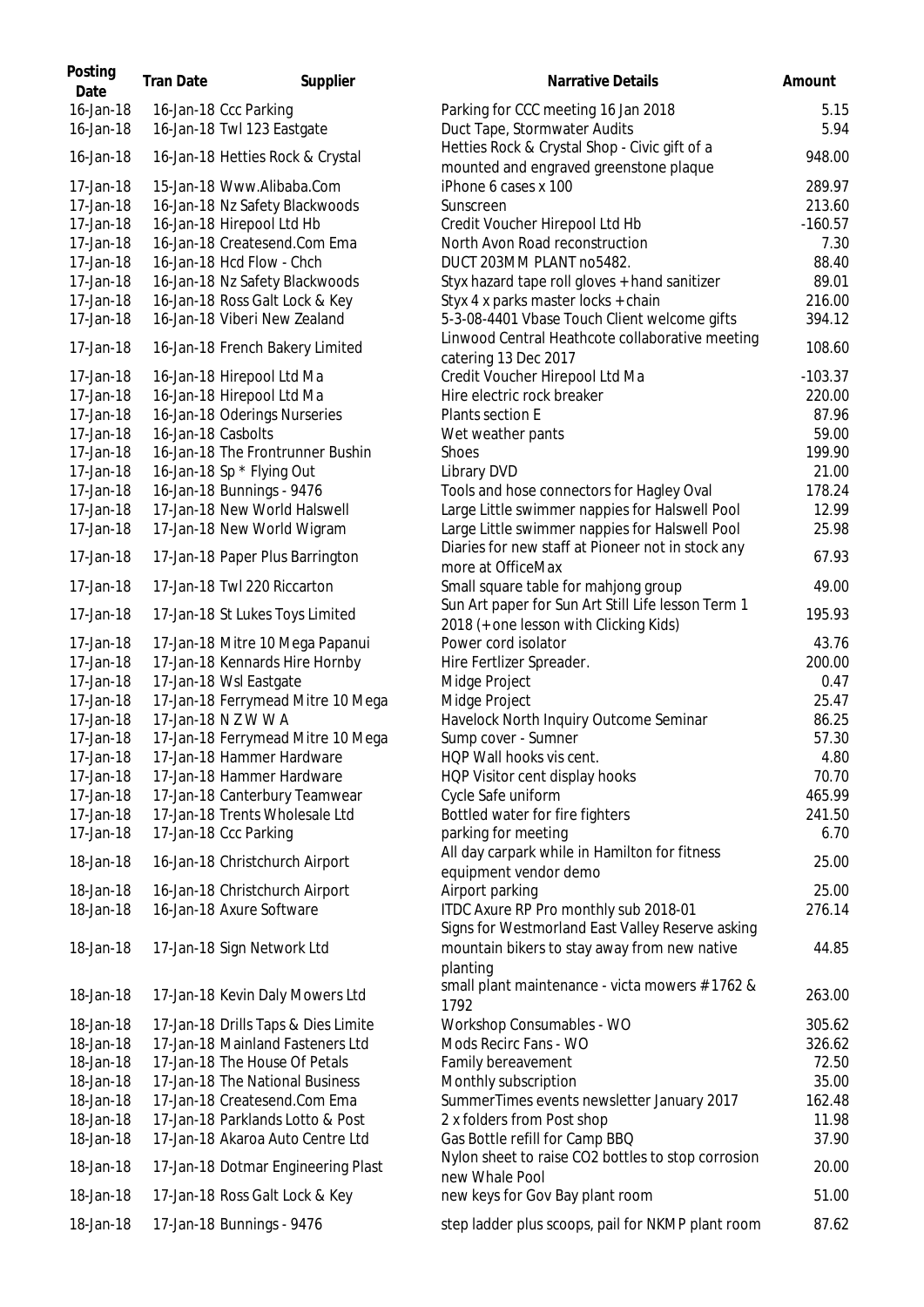| Posting<br>Date                     | <b>Tran Date</b>  | Supplier                                                                                     | Narrative Details                                                                                          | Amount                    |
|-------------------------------------|-------------------|----------------------------------------------------------------------------------------------|------------------------------------------------------------------------------------------------------------|---------------------------|
| 18-Jan-18                           |                   | 17-Jan-18 Bp Connect Marshlands                                                              | Milk for BLFP                                                                                              | 11.97                     |
| 18-Jan-18                           |                   | 17-Jan-18 Officemax                                                                          | supplies to create Business marketing packs for<br>Aotearoa Bike Challenge                                 | 109.28                    |
| 18-Jan-18<br>18-Jan-18<br>18-Jan-18 |                   | 17-Jan-18 Countdown<br>18-Jan-18 Kathmandu Tower Junctn<br>18-Jan-18 Triumph & Disaster Limi | Grocery items for re sale in the shop<br>Work shorts<br>Product for resale                                 | 134.10<br>40.00<br>260.50 |
| 18-Jan-18                           |                   | 18-Jan-18 New World Halswell                                                                 | Large Little swimmer nappies for Halswell Pool                                                             | 44.96                     |
| 18-Jan-18                           |                   | 18-Jan-18 Spotlight Stores NZ Ltd                                                            | Cotton for inking up dry-point etchings lesson -<br>Term 1 & 2 2018                                        | 20.97                     |
| 18-Jan-18                           |                   | 18-Jan-18 Uni Screen                                                                         | Remesh Screens and refund for chemical (Screen<br>Printing Workshops + Tony de Lautour lesson in<br>Term 2 | 188.86                    |
| 18-Jan-18                           |                   | 18-Jan-18 Mrc Global (NZ) Ltd                                                                | Digester Trials - Summer Student                                                                           | 772.71                    |
| 18-Jan-18                           |                   | 18-Jan-18 Happyhire                                                                          | Generator, Trailer stage hire for Parklands @ Play                                                         | 265.00                    |
| 18-Jan-18                           |                   | 18-Jan-18 Kennards Hire Hornby                                                               | Event on 18 February<br>Credit Voucher Kennards Hire Hornby                                                | $-102.00$                 |
| 18-Jan-18                           |                   | 18-Jan-18 New World Northwood                                                                | Groynes milk 5 x long life 1lt                                                                             | 9.95                      |
| 18-Jan-18                           |                   | 18-Jan-18 Paper Plus Eastgate                                                                | <b>Summer Reading Prizes</b>                                                                               | 80.00                     |
| 18-Jan-18                           |                   | 18-Jan-18 Countdown                                                                          | Hooks for Chain for Carlyle St                                                                             | 9.39                      |
| 18-Jan-18                           |                   | 18-Jan-18 Ccc Parking                                                                        | Parking 18 Jan CCC meeting                                                                                 | 3.60                      |
| 18-Jan-18                           |                   | 18-Jan-18 Nz Antarctic Society                                                               | NZ Antarctic Society annual subscription                                                                   | 70.00                     |
| 18-Jan-18                           |                   | 18-Jan-18 Regatta On Avon                                                                    | Staff Leaving lunch                                                                                        | 221.50                    |
| 19-Jan-18                           |                   | 17-Jan-18 App Or Code Generator Com                                                          | licence QR code generator                                                                                  | 104.52                    |
| 19-Jan-18                           |                   | 17-Jan-18 Amazon.Com                                                                         | Library book                                                                                               | 52.27                     |
|                                     |                   |                                                                                              | bolts and fasteners for ruler activity on Waitangi                                                         |                           |
| 19-Jan-18                           |                   | 18-Jan-18 Blacks Fasteners Lt                                                                | Day                                                                                                        | 183.20                    |
| 19-Jan-18                           |                   | 18-Jan-18 Madman NZ Limited                                                                  | public screening licence fee for david lynch film                                                          | 418.13                    |
| 19-Jan-18                           |                   | 18-Jan-18 Smiths Hire                                                                        | hire weed eater                                                                                            | 230.00                    |
| 19-Jan-18                           |                   | 18-Jan-18 Hcd Flow - Chch                                                                    | Digester Trials - Summer Student                                                                           | 194.30                    |
| 19-Jan-18                           |                   | 18-Jan-18 Bunnings - 9482                                                                    | <b>Building Maintenance</b>                                                                                | 11.59                     |
| 19-Jan-18                           |                   | 18-Jan-18 Ecocentral Ltd                                                                     | Refuse Disposal                                                                                            | 284.55                    |
| 19-Jan-18                           |                   | 18-Jan-18 Createsend.Com Ema                                                                 | Infrastructure Design Standard - Improvement<br>Survey - Jan 2018                                          | 15.09                     |
| 19-Jan-18                           |                   | 18-Jan-18 Kevin Daly Mowers Ltd                                                              | Service two mowers                                                                                         | 255.00                    |
| 19-Jan-18                           | 18-Jan-18 les Ltd |                                                                                              | led bulbs                                                                                                  | 71.88                     |
| 19-Jan-18                           |                   | 18-Jan-18 Fresh Choice Parklands                                                             |                                                                                                            | 29.37                     |
|                                     |                   |                                                                                              | volunteer support Travis wetland trust workday                                                             |                           |
| 19-Jan-18                           |                   | 18-Jan-18 Home And Castle Hardware                                                           | Pliers for holiday activity at NB library                                                                  | 8.00                      |
| 19-Jan-18                           |                   | 18-Jan-18 New World Bishopdale                                                               | Koha for school kapahaka group visit                                                                       | 30.00                     |
| 19-Jan-18                           |                   | 18-Jan-18 Wilson Parking                                                                     | Parking for meeting in Civic                                                                               | 10.60                     |
| 19-Jan-18                           |                   | 18-Jan-18 Anderson & Hill                                                                    | trampoline springs                                                                                         | 115.20                    |
| 19-Jan-18                           |                   | 18-Jan-18 Computaleta Services                                                               | Vinyl and application tools                                                                                | 56.93                     |
| 19-Jan-18                           |                   | 18-Jan-18 Locus Limited                                                                      | FME World Tour 2018 hosted by Locus:<br>Registration                                                       | 109.25                    |
| 19-Jan-18                           |                   | 18-Jan-18 Locus Limited                                                                      | FME World Tour 2018 hosted by Locus:<br>Registration                                                       | 109.25                    |
| 19-Jan-18                           |                   | 18-Jan-18 Locus Limited                                                                      | FME World Tour 2018 hosted by Locus:<br>Registration                                                       | 109.25                    |
| 19-Jan-18                           |                   | 18-Jan-18 Caltex Hornby                                                                      | Milk for tearoom                                                                                           | 8.20                      |
| 19-Jan-18                           |                   | 18-Jan-18 Workplace Safety Sup                                                               | Chain for Carlyle St                                                                                       | 73.37                     |
| 19-Jan-18                           |                   | 19-Jan-18 Countdown                                                                          | Sunblock                                                                                                   | 72.00                     |
| 19-Jan-18                           |                   | 19-Jan-18 Norgren Ltd                                                                        | Mods to recirc fans - WO                                                                                   | 44.97                     |
| 19-Jan-18                           |                   | 19-Jan-18 Weld Worx Ltd                                                                      | Workshop Consumables - WO                                                                                  | 280.01                    |
| 19-Jan-18                           |                   | 19-Jan-18 Hydraquip                                                                          | General Cleaning - WO                                                                                      | 312.23                    |
| 19-Jan-18                           | 19-Jan-18         | Payment - Personal - Payment -<br>Thank You                                                  | Personal Use Reimbursement - Transaction<br>27/11/17                                                       | $-7.99$                   |
| 19-Jan-18                           | 19-Jan-18         | Payment - Personal - Payment -                                                               | Personal Use Reimbursement - Transaction                                                                   | $-21.99$                  |
|                                     |                   | Thank You                                                                                    | 30/11/17                                                                                                   |                           |
| 19-Jan-18                           |                   | 19-Jan-18 Countdown                                                                          | Bread tomato sauce supplies for BBq                                                                        | 12.10                     |
| 19-Jan-18                           |                   | 19-Jan-18 Pioneer Leisure Cntr                                                               | Summer Reading Prizes                                                                                      | 45.00                     |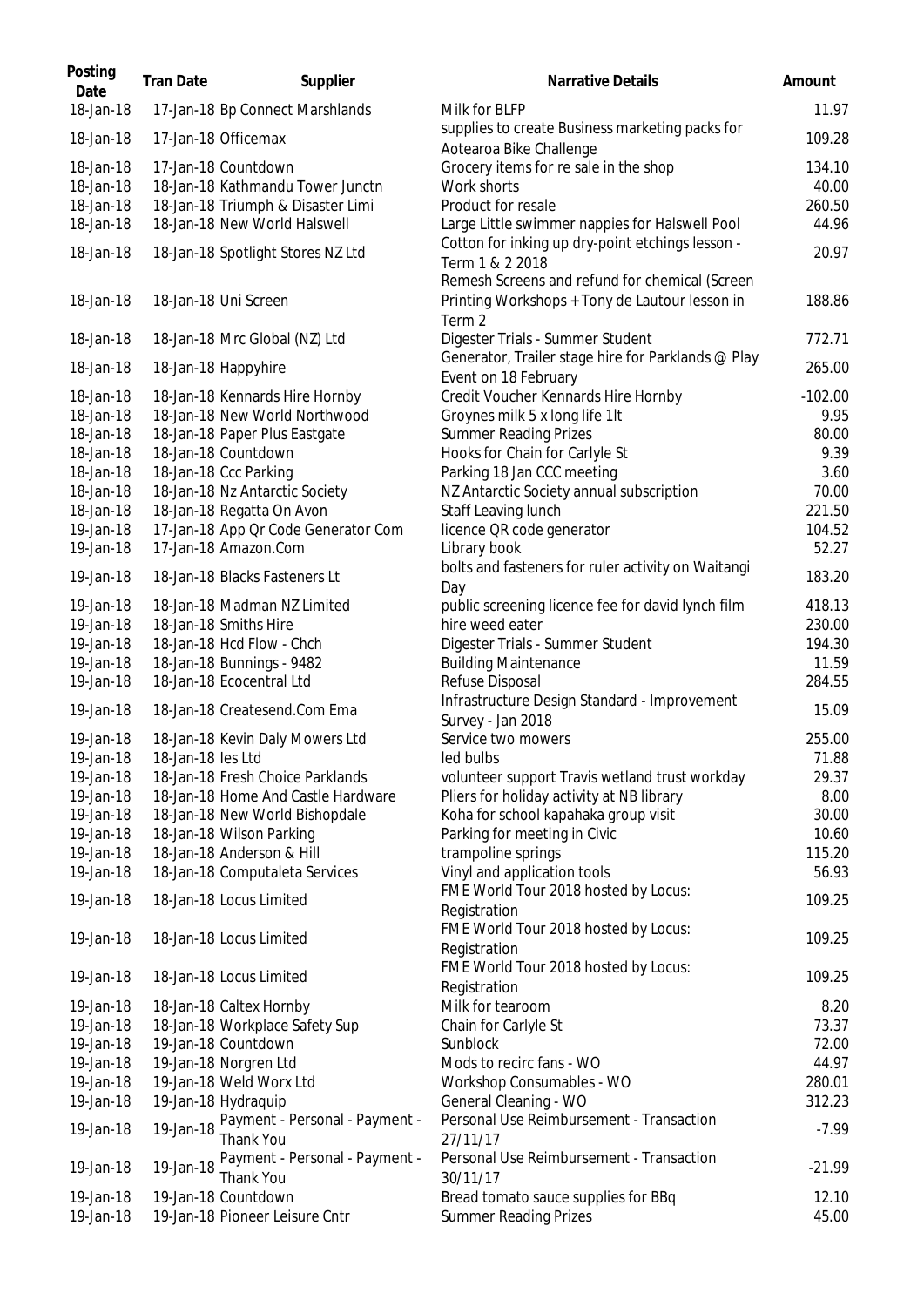| Posting<br>Date | <b>Tran Date</b>   | Supplier                            | Narrative Details                                                                      | Amount          |
|-----------------|--------------------|-------------------------------------|----------------------------------------------------------------------------------------|-----------------|
| 19-Jan-18       |                    | 19-Jan-18 Countdown                 | Teabags for staffroom while waiting for stationery<br>order to arrive                  | 3.99            |
| 19-Jan-18       |                    | 19-Jan-18 New World South City      | Combined farewell afternoon tea                                                        | 210.00          |
| 19-Jan-18       |                    | 19-Jan-18 Gordon Harris Chch        | Rag paper for large Moroki print                                                       | 292.50          |
| 19-Jan-18       |                    | 19-Jan-18 Caltex Redwood            | Milk for staffroom at Redwood                                                          | 7.80            |
| 19-Jan-18       |                    | 19-Jan-18 Fresh Choice Parklands    | Milk and coffee for staff room (we ran out of                                          | 11.35           |
| 22-Jan-18       |                    | 18-Jan-18 Paypal *brivi             | instant!)<br>hand held magnifier for seed and plant disease<br>inspections             | 64.45           |
| 22-Jan-18       |                    | 18-Jan-18 Balsamiq Trid850895       | ITDC myBalsamiq 3 Projects Annual Plan                                                 | 169.37          |
| 22-Jan-18       |                    | 18-Jan-18 Sq *2englishbirds Pty     | Jewellery for resale in B G V C giftshop                                               | 857.42          |
| 22-Jan-18       |                    | 19-Jan-18 Createsend.Com Ema        | 5001-4312 EDM Event Info                                                               | 28.38           |
| 22-Jan-18       |                    | 19-Jan-18 Bunnings - 9476           | Rubbish bags and brush and shovel                                                      | 37.16           |
| 22-Jan-18       |                    | 19-Jan-18 Pb Technologies Christchu | Control Room Technical                                                                 | 136.62          |
| 22-Jan-18       |                    | 19-Jan-18 John Brooks Ltd           | GP2 Belts - WO Mitch Bos                                                               | 163.30          |
| 22-Jan-18       |                    | 19-Jan-18 Donco Services Limited    | Step Screen 4 - WO                                                                     | 367.43          |
| 22-Jan-18       |                    | 19-Jan-18 Spotify P04ad1c519        | <b>Vbase Touch</b>                                                                     | 14.99           |
| 22-Jan-18       |                    | 19-Jan-18 Bunnings - 9482           | Kite Day 2018 - Event Equipment - Bunnings                                             | 102.45          |
| 22-Jan-18       |                    | 19-Jan-18 Createsend.Com Ema        | Christchurch Waterways - Survey Results                                                | 11.41           |
| 22-Jan-18       |                    | 19-Jan-18 Createsend.Com Ema        | Newsline 19/01/2018                                                                    | 48.91           |
| 22-Jan-18       |                    | 19-Jan-18 Engineering New Zealand   | Jeremys IPENZ subscription                                                             | 430.56          |
| 22-Jan-18       |                    | 19-Jan-18 Jotform Inc.              | Jotform subscription, Health and Safety reporting                                      | 26.74           |
|                 |                    | 19-Jan-18 M J Shardlow & Colid      | for 3WW/CS<br>Fabric for uniform rebrand - 5-0-18-4105                                 |                 |
| 22-Jan-18       |                    |                                     |                                                                                        | 74.75           |
| 22-Jan-18       |                    | 19-Jan-18 Couplands Bakeries        | Farewell afternoon tea                                                                 | 84.00<br>330.34 |
| 22-Jan-18       |                    | 19-Jan-18 Ab Equipment Ltd          | roller repair                                                                          |                 |
| 22-Jan-18       |                    | 19-Jan-18 Christchurch Airport      | Christchurch Airport Car Parking (day)                                                 | 25.00           |
| 22-Jan-18       |                    | 19-Jan-18 Bunnings - 9476           | Weed Killer and Mask                                                                   | 29.67           |
| 22-Jan-18       |                    | 20-Jan-18 2degrees Mobile           | Volunteer mobile phones                                                                | 110.09          |
| 22-Jan-18       |                    | 20-Jan-18 Countdown                 | Kite Day 2018 - Event Staff Refreshments                                               | 6.65            |
| 22-Jan-18       |                    | 20-Jan-18 Hoyts Riccarton           | <b>Summer Reading Prizes</b>                                                           | 55.00           |
| 22-Jan-18       |                    | 20-Jan-18 Westfield Gift Voucher    | <b>Summer Reading Prizes</b>                                                           | 100.00          |
| 22-Jan-18       |                    | 20-Jan-18 Modica Group Limited      | Pre-invoice texting                                                                    | 163.72          |
| 22-Jan-18       | 20-Jan-18 Briscoes |                                     | Linwood Central Heathcote Community Board urn<br>cleaning product 2018                 | 34.97           |
| 22-Jan-18       |                    | 20-Jan-18 Wsl South City            | wallplanner from Warehouse Stationery<br>Hard drive to back up all google docs for The | 1.99            |
| 22-Jan-18       |                    | 20-Jan-18 Wsl South City            | Antarctic Office                                                                       | 109.00          |
| 22-Jan-18       |                    | 21-Jan-18 Harvey Norman Stores      | Fan for Akaroa Service Centre                                                          | 219.00          |
| 22-Jan-18       |                    | 21-Jan-18 Ecocentral Ltd            | dump fees                                                                              | 9.81            |
| 22-Jan-18       |                    | 22-Jan-18 Ccc Art Gallery Car Prk   | Art Gallery Parking                                                                    | 3.00            |
| 22-Jan-18       | 22-Jan-18 Branz    |                                     | Branz seminar- keeping water out                                                       | 184.00          |
| 22-Jan-18       |                    | 22-Jan-18 The Drawing Room Limite   | Retouching media                                                                       | 90.47           |
| 22-Jan-18       |                    | 22-Jan-18 Fairfaxmedia Recurring    | The Press subscription                                                                 | 45.07           |
| 22-Jan-18       |                    | 22-Jan-18 Fairfaxmedia Recurring    | The Press subscription                                                                 | 46.80           |
| 22-Jan-18       |                    | 22-Jan-18 Fairfaxmedia Recurring    | The Press subscription                                                                 | 47.23           |
| 22-Jan-18       |                    | 22-Jan-18 Fairfaxmedia Recurring    | The Press subscription                                                                 | 58.27           |
| 22-Jan-18       |                    | 22-Jan-18 James Bull & Co           | keys cut                                                                               | 96.00           |
| 22-Jan-18       |                    | 22-Jan-18 Countdown                 | skate jam supplies                                                                     | 43.86           |
| 22-Jan-18       |                    | 22-Jan-18 Safety & Apparel          | Pro wipes.                                                                             | 10.35           |
| 22-Jan-18       |                    | 22-Jan-18 Irrigation Warehouse      | Irrigation parts for sect D.                                                           | 84.58           |
| 22-Jan-18       |                    | 22-Jan-18 Fairfaxmedia Recurring    | The Press - subsctoption for CAG library                                               | 45.50           |
| 22-Jan-18       |                    | 22-Jan-18 Placemakers Riccarton     | stepdrill, lightbulbs, powerboards for workshop                                        | 232.79          |
| 22-Jan-18       |                    | 22-Jan-18 Countdown                 | Milk for Carlyle                                                                       | 6.86            |
| 22-Jan-18       | 22-Jan-18 Kiwigas  |                                     | gas bottle swap                                                                        | 217.67          |
| 22-Jan-18       | 22-Jan-18 Kiwigas  |                                     | gas bottle swap                                                                        | 217.67          |
| 22-Jan-18       |                    | 22-Jan-18 Countdown                 | Grocery items for re sale in the shop                                                  | 53.78           |
| 22-Jan-18       |                    | 22-Jan-18 Noel Leeming 1k           | Endeavour coax plugs                                                                   | 80.96           |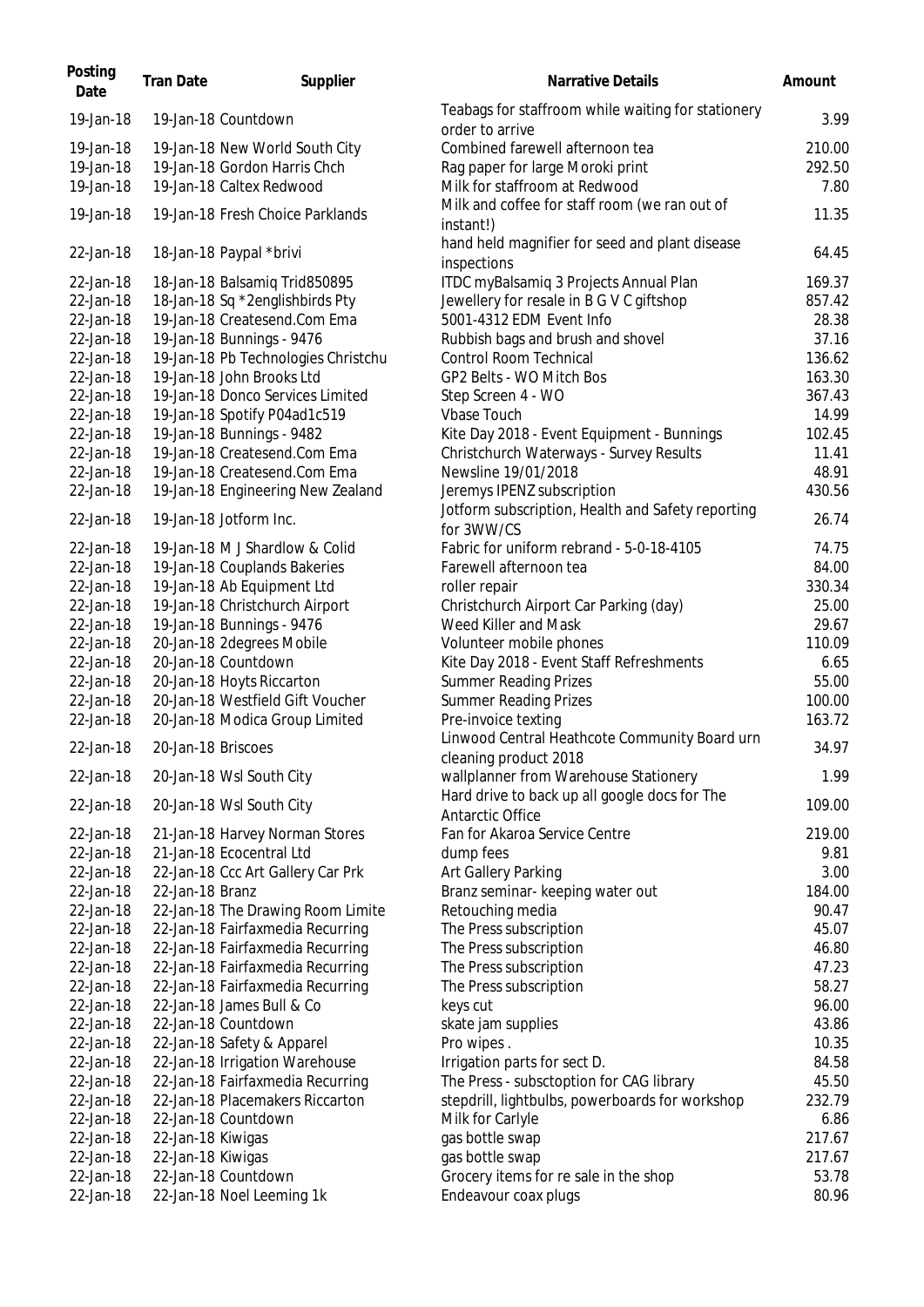| Posting<br>Date | <b>Tran Date</b>   | Supplier                          | Narrative Details                                                                                 | Amount |
|-----------------|--------------------|-----------------------------------|---------------------------------------------------------------------------------------------------|--------|
| 22-Jan-18       |                    | 22-Jan-18 Beckenham Service Ctr   | Beckenham Service Centre - Parking coupons for<br>Spreydon-Cashmere Community Governance<br>Team. | 77.50  |
| 22-Jan-18       |                    | 22-Jan-18 Four Square Akaroa      | Milk for morning teas etc.                                                                        | 8.85   |
| 23-Jan-18       |                    | 22-Jan-18 Wilson Parking          | <b>Wilson Parking</b>                                                                             | 8.60   |
| 23-Jan-18       |                    | 22-Jan-18 Createsend.Com Ema      | 5308-4160 EDM Guest Survey                                                                        | 19.08  |
| 23-Jan-18       |                    | 22-Jan-18 Nz Safety Blackwoods    | Sharps disposal unit                                                                              | 25.06  |
| 23-Jan-18       |                    | 22-Jan-18 Oderings Nurseries      | replacement plants for section H&I                                                                | 59.96  |
| 23-Jan-18       |                    | 22-Jan-18 Bunnings - 9476         | dazzle for field marking                                                                          | 63.30  |
| 23-Jan-18       |                    | 22-Jan-18 Bunnings - 9482         | Volunteer resources                                                                               | 115.64 |
| 23-Jan-18       |                    | 22-Jan-18 Voyager Internet Ltd    | Webhosting for SBHP                                                                               | 34.44  |
| 23-Jan-18       |                    | 22-Jan-18 Deans Auto Electric     | Vehicle Maintenance - Batteries                                                                   | 847.91 |
| 23-Jan-18       |                    | 22-Jan-18 Bunnings - 9476         | Locker storage security for camera equipment                                                      | 40.09  |
| 23-Jan-18       |                    | 22-Jan-18 Voyager Internet Ltd    | <b>Bulletin</b>                                                                                   | 11.50  |
| 23-Jan-18       |                    | 22-Jan-18 Kens Cameras & Video    | Film scan of collection work 2000/209                                                             | 30.00  |
| 23-Jan-18       |                    | 22-Jan-18 Kens Cameras & Video    | 58mm polarising filter                                                                            | 65.00  |
| 23-Jan-18       |                    | 22-Jan-18 Stihl Shop Northwood    | Groynes weedeater 460 handle                                                                      | 18.58  |
| 23-Jan-18       |                    | 22-Jan-18 Paknsave Moorhouse      | Milk for Central manchester Staff Room                                                            | 5.30   |
| 23-Jan-18       |                    | 22-Jan-18 Ross Galt Lock & Key    | Purchase of 3 x padlocks                                                                          | 225.00 |
| 23-Jan-18       |                    | 22-Jan-18 New World St Martins    | Morning tea supplies                                                                              | 34.82  |
| 23-Jan-18       |                    | 22-Jan-18 Bp Connect Fendalton    | ute lightbulb                                                                                     | 7.00   |
| 23-Jan-18       |                    | 22-Jan-18 Kevin Daly Mowers Ltd   | lawnmaster repairs & service                                                                      | 203.00 |
| 23-Jan-18       |                    | 22-Jan-18 Ross Galt Lock & Key    | keys for GC pool                                                                                  | 85.00  |
| 23-Jan-18       |                    | 22-Jan-18 Wilson Parking          | Car parking for meeting at Civic                                                                  | 10.60  |
| 23-Jan-18       |                    | 22-Jan-18 Bunnings - 9476         | misc tools and paint brushes                                                                      | 121.14 |
| 23-Jan-18       |                    | 22-Jan-18 Supasport Wholesale Ltd | Basketball hoop for parklands library                                                             | 194.90 |
| 23-Jan-18       |                    | 22-Jan-18 Bunnings - 9476         | Wood to make stretcher for Tony deLatour                                                          | 92.83  |
|                 |                    |                                   | painting                                                                                          |        |
| 23-Jan-18       | 22-Jan-18 Cafe 101 |                                   | Meeting at University of Canterbury                                                               | 4.60   |
| 23-Jan-18       |                    | 23-Jan-18 Mrc Global (NZ) Ltd     | Digester Trial - Summer Student                                                                   | 36.78  |
| 23-Jan-18       |                    | 23-Jan-18 Paper Plus South City   | Pack of Thank you cards                                                                           | 21.99  |
| 23-Jan-18       |                    | 23-Jan-18 Placemakers Riccarton   | Fence palings for Thistledown Reserve                                                             | 24.71  |
| 23-Jan-18       |                    | 23-Jan-18 Placemakers Riccarton   | Fence palings for Thistledown Reserve and<br>concrete for Cass Bay                                | 75.12  |
| 23-Jan-18       |                    | 23-Jan-18 Wsl Belfast             | manilla folders, I shaped folders, clip boards, clear<br>page book folders                        | 83.38  |
| 23-Jan-18       |                    | 23-Jan-18 Mitre 10 Mega Hornby    | Padlock for container                                                                             | 16.98  |
| 23-Jan-18       |                    | 23-Jan-18 Mrc Global (NZ) Ltd     | Recirculating Fans Spares - WO                                                                    | 131.22 |
| 23-Jan-18       |                    | 23-Jan-18 Nz Institute Of Landsc  | <b>NZILA Registration</b>                                                                         | 587.00 |
| 23-Jan-18       |                    | 23-Jan-18 Mitre 10 Mega Hornby    | keys spanners container                                                                           | 26.92  |
| 23-Jan-18       |                    | 23-Jan-18 Relish Catering         | Chairs and Staff Forum 1 September 2017                                                           | 238.05 |
| 23-Jan-18       |                    | 23-Jan-18 Wsl Hornby              | 4 x Ink for Printer                                                                               | 512.00 |
| 23-Jan-18       |                    | 23-Jan-18 Twl 175 South City      | 2 of 2 Purchases in relation to care taking for<br>potted plants in the Central Manchester        | 58.60  |
|                 |                    |                                   | Boxes for packing uniforms for rebrand - 5-0-18-                                                  |        |
| 23-Jan-18       |                    | 23-Jan-18 Spotlight Stores NZ Ltd | 4105                                                                                              | 209.86 |
| 23-Jan-18       |                    | 23-Jan-18 Parsley And Sage        | Linwood Central Heathcote Community Board<br>meeting catering 23 Jan 2018                         | 103.50 |
| 23-Jan-18       |                    | 23-Jan-18 Four Square Akaroa      | tea, coffee, milk, cleaning products etc                                                          | 36.34  |
| 23-Jan-18       | 23-Jan-18 Nzra     |                                   | Pools Safe Accreditation - Graham Condon                                                          | 747.50 |
| 23-Jan-18       |                    | 23-Jan-18 Wsl South City          | <b>Office Products</b>                                                                            | 100.22 |
| 23-Jan-18       |                    | 23-Jan-18 Adgraphix Ltd           | Trial plastic plinth signs                                                                        | 185.48 |
| 23-Jan-18       |                    | 23-Jan-18 Airbus Express Limited  | Auckland Bus Transport (airport to city) return                                                   | 32.00  |
| 23-Jan-18       |                    | 23-Jan-18 James Bull & Co         | Key for Outside Door - where Ute is parked                                                        | 12.00  |
| 23-Jan-18       |                    | 23-Jan-18 Battery Masta Ltd       | replacement batterys                                                                              | 276.00 |
| 24-Jan-18       |                    | 22-Jan-18 Fulcrumapp.Com          | Fulcrum Payment - Additonal User                                                                  | 4.56   |
| 24-Jan-18       |                    | 22-Jan-18 Google*adws1835268629   | Libraries Google charges.                                                                         | 524.24 |
| 24-Jan-18       |                    | 22-Jan-18 Rics Subs Nzd Cybs      | RICS Membership Fees                                                                              | 836.00 |
| 24-Jan-18       |                    | 22-Jan-18 Hal Leonard Online      | Copyright permission to use lyrics by Velvet<br>Underground in essay                              | 281.42 |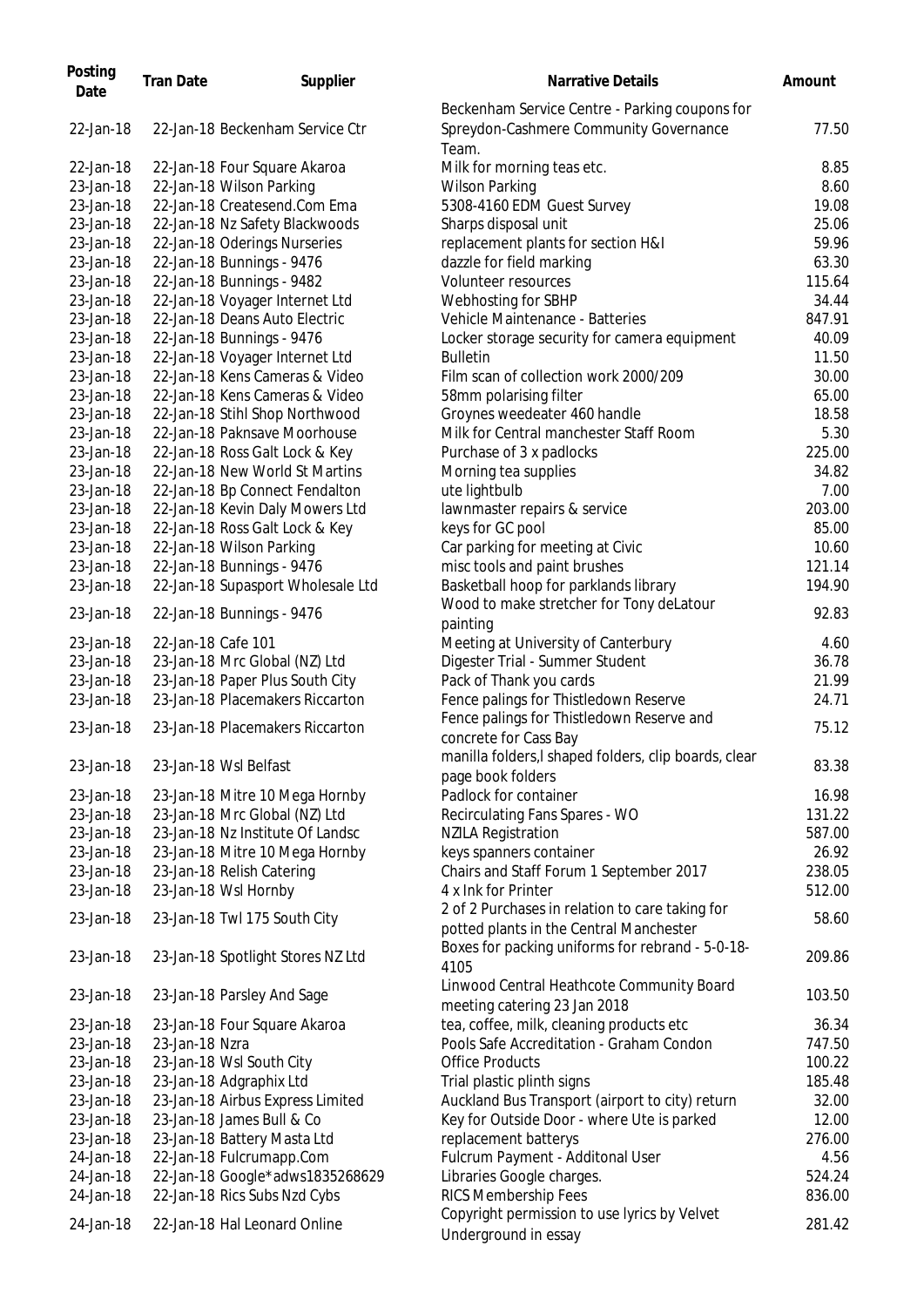| Posting<br>Date | <b>Tran Date</b>    | Supplier                            | <b>Narrative Details</b>                                                   | Amount  |
|-----------------|---------------------|-------------------------------------|----------------------------------------------------------------------------|---------|
| 24-Jan-18       |                     | 22-Jan-18 Zoho Corporation          | ZOHO Database annual subscription for The<br>Antarctic Office              | 675.40  |
| 24-Jan-18       |                     | 22-Jan-18 Sq *2englishbirds Pty     | Jewellery for resale in B G V C giftshop                                   | 785.78  |
| 24-Jan-18       |                     | 23-Jan-18 Wilson Parking            | <b>Wilson Parking</b>                                                      | 14.60   |
| 24-Jan-18       |                     | 23-Jan-18 Hcd Flow - Chch           | Digester Trial - Summer Student                                            | 209.50  |
| 24-Jan-18       |                     | 23-Jan-18 The Kitchen Cafe          | Coffee for client                                                          | 4.30    |
| 24-Jan-18       |                     | 23-Jan-18 Wilson Parking            | <b>Wilson Parking</b>                                                      | 10.60   |
| 24-Jan-18       |                     | 23-Jan-18 Mainland Fasteners Ltd    | <b>Compressor Cover</b>                                                    | 62.10   |
| 24-Jan-18       |                     | 23-Jan-18 Drills Taps & Dies Limite | <b>Workshop Consumables</b>                                                | 124.92  |
| 24-Jan-18       |                     | 23-Jan-18 Nz Institute Of Landsc    | registration NZILA                                                         | 76.57   |
| 24-Jan-18       |                     | 23-Jan-18 Nz Institute Of Landsc    | <b>NZILA Registration</b>                                                  | 510.43  |
| 24-Jan-18       |                     | 23-Jan-18 Nz Post Internationa      | Duty for US shipping                                                       | 249.82  |
| 24-Jan-18       |                     | 23-Jan-18 Createsend.Com Ema        | Christchurch Waterways - Survey Results                                    | 10.66   |
|                 |                     |                                     | Annual Subscription fee for the NZ Institute of                            |         |
| 24-Jan-18       |                     | 23-Jan-18 Nzia Website              | Architects Inc                                                             | 481.69  |
| 24-Jan-18       |                     | 23-Jan-18 Fitnessgear4u             | Power bands for Pioneer fitness centre                                     | 60.00   |
| 24-Jan-18       |                     | 23-Jan-18 Philip Moore & Co (S      | <b>Cleaning Products</b>                                                   | 774.49  |
| 24-Jan-18       |                     | 23-Jan-18 New World St Martins      | Tearoom supplies                                                           | 21.86   |
| 24-Jan-18       |                     | 23-Jan-18 Harvey Norman Moorhouse   | Camera & SD Card                                                           | 213.99  |
| 24-Jan-18       |                     | 23-Jan-18 Kiwi Wood                 | gates and timber for pig pens                                              | 465.20  |
| 24-Jan-18       |                     | 24-Jan-18 Twl 120 Northlands        | Plastic plates, cups for todlers pool.                                     | 48.10   |
| 24-Jan-18       |                     | 24-Jan-18 Mitre 10 Mega Papanui     | Various items for pool side, BBQ cleaner                                   | 323.23  |
| 24-Jan-18       |                     | 24-Jan-18 Gold Band Taxis           | Taxi whilst working at MBIE in Wellington.                                 | 40.20   |
|                 |                     |                                     | Registration fee to attend a SOLGM Conference                              |         |
| 24-Jan-18       | 24-Jan-18 Solgm     |                                     | called JLT Risk Management Forum                                           | 1063.75 |
|                 |                     |                                     | Coffee for staffroom while waiting for stationery                          |         |
| 24-Jan-18       |                     | 24-Jan-18 Countdown                 | order to arrive                                                            | 6.99    |
|                 |                     |                                     | Laminating pouches and glue needed at last                                 |         |
| 24-Jan-18       |                     | 24-Jan-18 Wsl South City            | minute                                                                     | 81.70   |
|                 |                     |                                     | 1 of 2 Purchases in relation to care taking for                            |         |
| 24-Jan-18       |                     | 24-Jan-18 Twl 175 South City        | potted plants in the Central Manchester                                    | 7.97    |
|                 |                     |                                     | Meeting Room in Central Manchester has no                                  |         |
| 24-Jan-18       |                     | 24-Jan-18 Placemakers Riccarton     | circulation, fan purchased.                                                | 35.10   |
| 24-Jan-18       |                     | 24-Jan-18 Briscoes Chch Salisbury   | Can opener CAG kitchen                                                     | 19.99   |
| 24-Jan-18       |                     | 24-Jan-18 Animates Tower Junction   | oxygen weed and antibiotic drops for sick fish                             | 20.87   |
|                 |                     |                                     | printed balloons for birthday party's, birthday                            |         |
| 24-Jan-18       |                     | 24-Jan-18 Party Warehouse           | party banners for birthdays                                                | 293.60  |
| 24-Jan-18       |                     | 24-Jan-18 Irrigation Warehouse      | Irrigation requirements                                                    | 319.52  |
| 24-Jan-18       |                     | 24-Jan-18 Twl 120 Northlands        | Tea spoons for GC                                                          | 7.00    |
| 24-Jan-18       |                     | 24-Jan-18 Ferrymead Mitre 10 Mega   | Safety glasses for construction site visits.                               | 62.88   |
| 24-Jan-18       |                     | 24-Jan-18 Noel Leeming 12           | ipad cord for presentation                                                 | 84.99   |
| 24-Jan-18       |                     | 24-Jan-18 Freshchoice City Mkt      | Health & Safety resources for Compliance                                   | 11.97   |
| 25-Jan-18       |                     | 23-Jan-18 Sprout Social             | 5001-4342 SM Monthly Posting Platform                                      | 82.59   |
| 25-Jan-18       |                     |                                     |                                                                            | 24.88   |
|                 |                     | 23-Jan-18 Www.Aliexpress.Com        | Global Football Festival International Flag Bunting                        |         |
| 25-Jan-18       |                     | 24-Jan-18 Institute Of Directo      | Annual membership                                                          | 850.00  |
| 25-Jan-18       |                     | 24-Jan-18 Bunnings - 9476           | Cooling Fans for Reception                                                 | 105.98  |
| 25-Jan-18       | 24-Jan-18 Kiwi Cabs |                                     | Taxi whilst working at MBIE in Wellington.                                 | 36.20   |
| 25-Jan-18       |                     | 24-Jan-18 Wilson Parking            | <b>Wilson Parking</b>                                                      | 8.60    |
| 25-Jan-18       |                     | 24-Jan-18 Createsend.Com Ema        | Peacocks Gallop works                                                      | 7.33    |
| 25-Jan-18       |                     | 24-Jan-18 Createsend.Com Ema        | Infrastructure Design Standard - Improvement<br>Survey Reminder - Jan 2018 | 14.95   |
| 25-Jan-18       |                     | 24-Jan-18 Thode Knife & Saw Ltd     | Sharpen Guillotine Blade                                                   | 55.44   |
| 25-Jan-18       |                     | 24-Jan-18 Filecorp NZ Limited       | Stationery - clips for files                                               | 135.01  |
| 25-Jan-18       |                     | 24-Jan-18 Ca Anz Annual Billing     | <b>CAANZ Fees</b>                                                          | 159.98  |
| 25-Jan-18       |                     | 24-Jan-18 Bridon New Zealand - Chch | crimps for securing works historic collection                              | 39.17   |
| 25-Jan-18       |                     | 24-Jan-18 Nz Toner Office Supplies  | Ergo Keyboard MS 5050                                                      | 126.50  |
| 25-Jan-18       |                     | 25-Jan-18 Freshchoice Barrington    | Nappies for Waltham Pool                                                   | 57.45   |
| 25-Jan-18       |                     | 25-Jan-18 James Bull & Co           | Master Security padlocks for Pioneer                                       | 147.96  |
| 25-Jan-18       |                     | 25-Jan-18 Wgtn Combined Taxis       | Taxi whilst working at MBIE in Wellington.                                 | 45.30   |